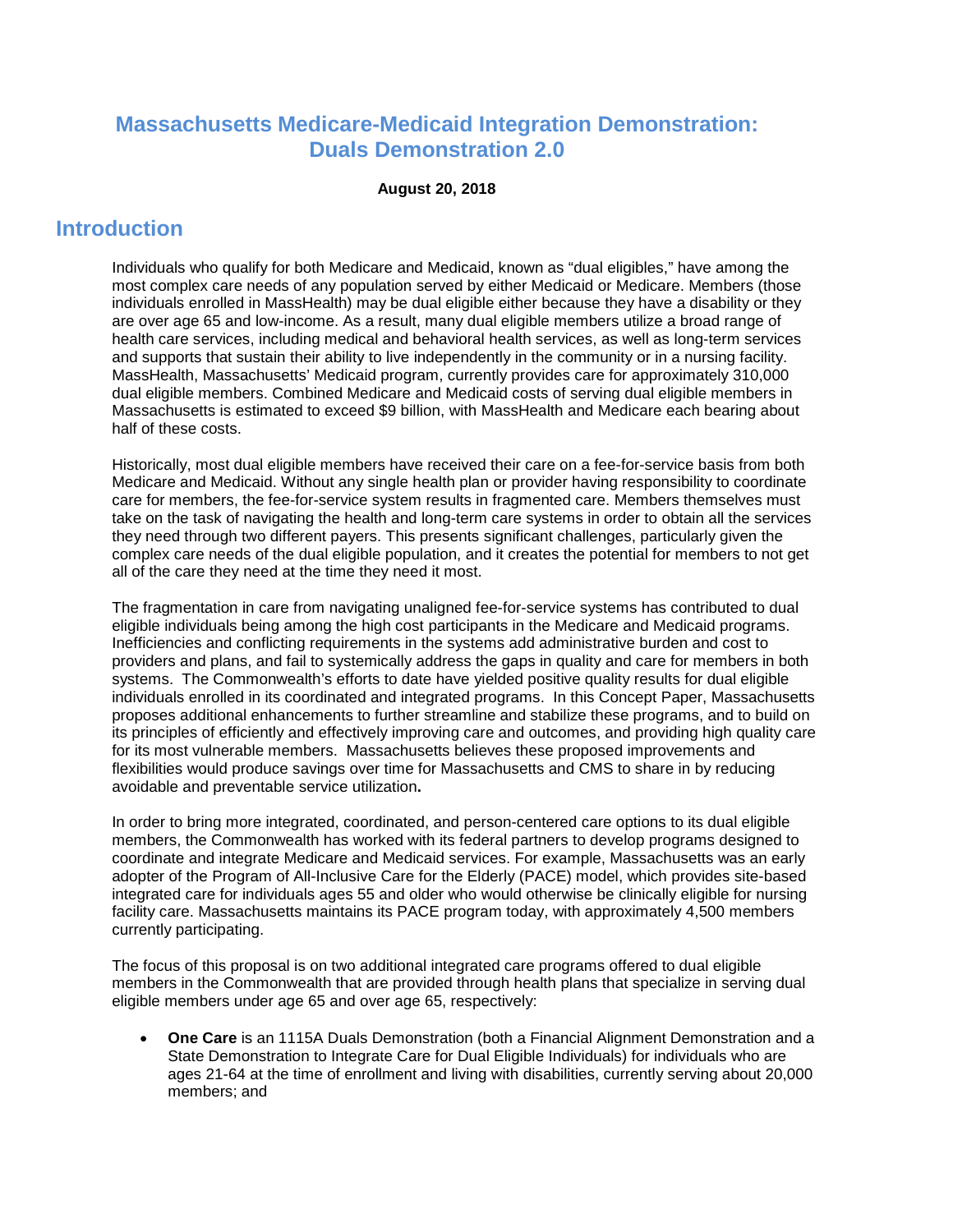• **Senior Care Options (SCO)** is a program of Fully Integrated Dual Eligible Special Needs Plans (FIDE-SNPs) for individuals ages 65 and older, [1](#page-1-0) currently serving over 54,000 members.

Based on its experience serving dual eligibles in both fee-for-service and integrated care programs, the Commonwealth believes that integrated care provides the best support for dual eligibles, promotes the highest quality care, and improves health outcomes in the setting of the member's choosing (for example, living independently at home). Within this framework, the One Care and SCO programs are high quality vehicles for providing integrated and coordinated care that is uniquely suited to serving the needs of dual eligible members.

One Care and SCO have demonstrated their success through both national comparison data and state-specific evaluations. In their short history since the inception of the One Care program in 2013, One Care plans have outperformed the national Medicare Advantage benchmark and other states' Medicare-Medicaid Plans (MMP) on key patient experience and quality measures.<sup>[2](#page-1-1)</sup> Similarly, the longstanding SCO program, which began in 2004, has delivered improved health outcomes for its members and SCO plans have consistently earned among the highest Medicare Star ratings in the country among Dual Eligible Special Needs Plans (D-SNPs).<sup>[3](#page-1-2)</sup> In addition, members' self-reported experience of care data indicates their satisfaction with and positive experiences in One Care and SCO. Given these successes, MassHealth seeks to grow these programs, while ensuring they will continue to be successful and sustainable.

| <b>PPP</b>   |         |           |              |                 |                |
|--------------|---------|-----------|--------------|-----------------|----------------|
| <b>Plan</b>  | Total   | Age $65+$ | Under age 65 | <b>Spend</b>    | <b>Percent</b> |
| One Care     | 19.271  | 538       | 18.733       | \$273,794,341   | 6%             |
| <b>SCO</b>   | 48.684  | 48.684    |              | \$1,090,681,756 | 23%            |
| <b>PACE</b>  | 4.243   | 3.847     | 396          | \$153,739,206   | 3%             |
| FFS.         | 239.359 | 108.787   | 130,572      | \$3,134,877,897 | 67%            |
| <b>Total</b> | 311,557 | 161,856   | 149.701      | \$4,677,299,852 | 100%           |

| Spend <sup>4</sup> |
|--------------------|
|--------------------|

**As Massachusetts seeks to grow its integrated care capacity and expand the participation of dual eligibles in the One Care and SCO programs, we request new state flexibilities to support the programs' long-term financial stability, to enhance integrated person-centered experiences, and to drive improved member outcomes.** We believe these models are cost effective and will help bend the cost curve over time as investments in long-term services and supports for members reduce avoidable hospitalizations and other acute medical needs. Our proposal therefore includes an element of shared savings between the Commonwealth and federal government – which will promote sustainability for both the federal government and Commonwealth, while improving quality and member experience.

Massachusetts seeks to move One Care and SCO to a new aligned 1115A Demonstration, while maintaining the distinct population focus, service package, eligibility requirements, and competency requirements (including cultural, disability, and elder care competency) of each individual program under the new Demonstration's authority. Under this new, state-specific Demonstration, **"Duals** 

<span id="page-1-0"></span> $<sup>1</sup>$  Medicaid-only members in this age group may also participate, with the Commonwealth paying the full cost of their care.</sup>

<span id="page-1-1"></span> $1$ In One Care, inpatient hospital admissions declined by 7.5% and ED visits declined by 6.4% for members enrolled in Commonwealth Care Alliance (CCA) for one year, and both One Care plans scored better than 90% of Medicare Advantage plans on access to preventative/ambulatory health services. The Tufts One Care plan also connected 68% of enrollees to resources such as fuel assistance, financial assistance, or improved housing (*Information provided by Tufts Health Plan –*

<span id="page-1-2"></span> $3$  In SCO, a study by JEN Associates found that SCO enrollees showed a 12% reduction in nursing facility residency in 12 months, compared to unenrolled Medicaid eligible individuals. Additionally, for plan year 2018, three out of five SCO plans received a Medicare Star rating of at least 4.5 stars.

<span id="page-1-3"></span><sup>4</sup> Excludes about 4,375 members who had various special exceptions to enrollment rules as of January 1, 2018.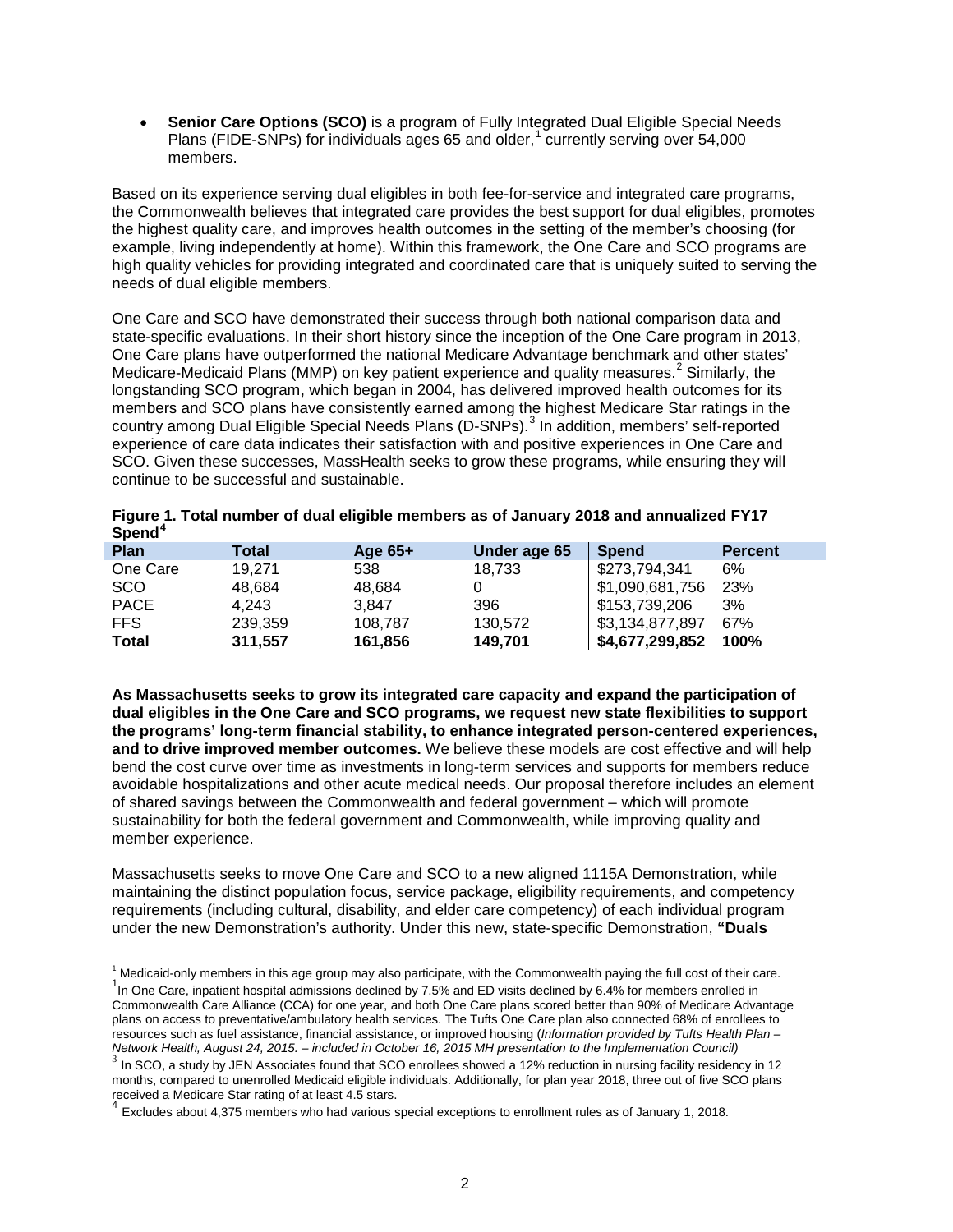**Demonstration 2.0,"** Massachusetts proposes to carry over to SCO many features from One Care that serve to align Medicare and Medicaid along administrative, financial, and programmatic lines, while extending much of SCO's financing methodology to One Care. Massachusetts would seek to align further its approaches to enrollment and quality strategy in One Care and SCO, including incorporating elements from MassHealth's managed care programs – such as its new Accountable Care Organizations (ACOs) – for Medicaid-only members under age 65.

Using 1115A demonstration authority for a five-year period, we intend to seek federal flexibility:

- 1. To **grow and sustain enrollment in One Care and SCO** using common approaches that are also utilized in MassHealth's managed care programs for non-duals (e.g., passive enrollment and fixed enrollment periods);
- 2. **To achieve a more seamless member experience** by aligning Medicare and Medicaid administrative processes and unifying member communications, similar to the approaches used today in One Care;
- 3. To **strengthen the fiscal stability of the One Care program for both the Commonwealth and federal government** by updating One Care to more closely reflect the financial methodology used in the Medicare Advantage program, and by implementing a modified quality performance rating system specific to under 65 dual eligibles,
- 4. To **use innovative approaches to ensure fiscal accountability and sustainability for the Commonwealth and federal government** through value-based purchasing, increased transparency and data sharing, and an integrated calculation of the percent of combined Medicare and Medicaid funds that One Care and SCO plans spend on direct care for members (medical loss ratio); and
- 5. **To enter into a shared savings agreement with CMS,** in which both the Commonwealth and Federal government share in savings resulting from the Duals Demonstration 2.0**.** Financial savings, value, and quality of care achieved system-wide would be determined **through robust evaluation of both the One Care and SCO programs as part of the Duals Demonstration 2.0.**

These state-driven innovations aim to increase access to integrated care and improve quality for many of our most vulnerable members with disabilities and older adults. At the same time, the proposal ensures a high-value and financially sustainable delivery system that can meet the needs of Massachusetts residents. Our proposal describes a fair and stable pricing structure, which we anticipate will result in financial sustainability for all entities involved, including MassHealth, CMS, participating plans, and providers. Finally, we believe that this Demonstration model will generate value for the health care system overall by improving member outcomes while reducing health care cost growth trends over time for participating members through better coordination of care.

The Commonwealth is committed to robust and ongoing engagement with the stakeholder community during the development and implementation of Duals Demonstration 2.0 through a variety of mechanisms, including public meetings, requests for information, and potential workgroups and community review of health plan proposals.

To allow for a seamless transition of One Care members into the new Demonstration, the Commonwealth appreciates that CMS has partnered with Massachusetts to extend the current One Care Demonstration for an additional year - through 2019 - to bridge One Care's authority while the Commonwealth works with CMS to develop the new Demonstration terms. We appreciate CMS's continued attention to the duration of One Care's authorization as we move further into negotiations.

Outside of this proposal, Massachusetts plans to continue its work to improve the quality and sustainability of our SCO and PACE programs through our ongoing work to migrate these programs to a more financially sustainable platform and to implement Medicaid-specific quality measurement and evaluation. PACE would also continue to be presented as an option for eligible members through multiple modes of communication to members. In addition, after Duals Demonstration 2.0 is negotiated and implemented, the Commonwealth would like to explore with CMS and stakeholders future opportunities to potentially extend access to the Demonstration to members enrolled in Home and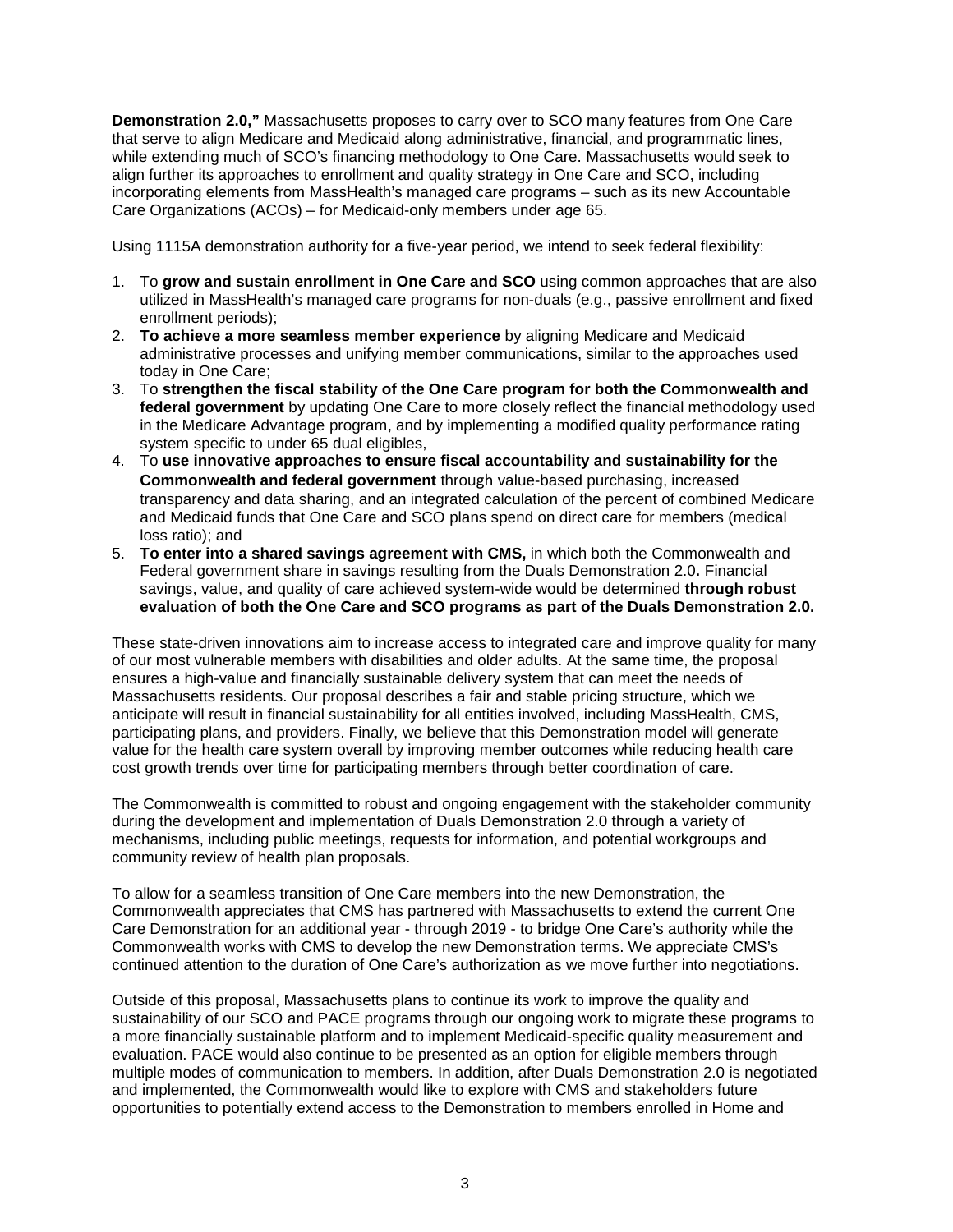Community-Based Services Waivers who are not able to access One Care or SCO today. Several provider groups and member advocates expressed support in their comments for EOHHS to work with stakeholders and CMS to develop and advance this proposal.

# **Overview of Demonstration Requests**

#### **1. Flexibility to grow and sustain enrollment in One Care and SCO through passive enrollment and fixed enrollment periods, while expanding both programs state-wide and increasing provider participation**

While the Commonwealth believes that One Care and SCO provide superior care for dual eligibles, the majority of dual eligibles in MassHealth are still enrolled in fee-for-service (FFS) where care is fragmented and services are difficult to navigate. The Commonwealth would like to increase participation in One Care and SCO from members and from the providers who manage and deliver their care today, and to encourage health plans to invest in supporting the health of their members by building relationships with them over time. Scaling the membership in One Care and SCO would maximize efficiency opportunities, enhance plans' ability to invest in innovative services, and better position the plans to attract and effectively engage additional providers in the care models, while contracting with their networks at sustainable rates.

Evidence from the SCO program shows that relatively few members transition out of the SCO program, with only approximately 12% of all SCO members disenrolling from SCO to move to FFS or a PACE program in FY16. This suggests that when members are enrolled into SCO, they are likely to remain in the program year to year, allowing for growth of the SCO population. The high percentage of current One Care members that remained enrolled in One Care following passive enrollment, as well as strong member satisfaction scores as reported during the November 2017 One Care open meeting,<sup>[5](#page-3-0)</sup> also suggests that One Care plans have been effectively meeting members' needs.

#### **Figure 4.** One Care and SCO **Retention Rates Percent of members who remained in the program out of all members who remained on MassHealth**

| <b>Program (all rating</b><br>categories) | <b>Remained enrolled</b><br>(i.e. did not transition to<br><b>PACE or FFS)</b> |  |  |
|-------------------------------------------|--------------------------------------------------------------------------------|--|--|
| <b>SCO (FY16)</b>                         | 87.9%                                                                          |  |  |
| One Care (March 2018)                     | 68.6%                                                                          |  |  |

**With this in mind, Massachusetts requests continued authority for ongoing passive enrollment of dual eligibles into One Care.** We plan to re-procure the One Care plans in order to provide broader geographic coverage and capacity in the program. This would include individuals newly eligible for both Medicare and Medicaid, as has historically been available through the Financial Alignment Demonstration (One Care). As of March 2018, over 60% of One Care's membership had been included in passive enrollment, indicating that the passive enrollment has and will likely continue to be an important mechanism to grow participation in the program.

**Massachusetts also requests authority to passively enroll dual eligibles** (including those newly eligible for both Medicare and Medicaid) **into SCO on an ongoing basis, as we have done in One Care.** Over the past year, MassHealth has successfully tested passively enrolling

<span id="page-3-0"></span> <sup>5</sup> www.mass.gov/files/documents/2018/07/17/one-care-masshealth-presentation-11-14-17.pdf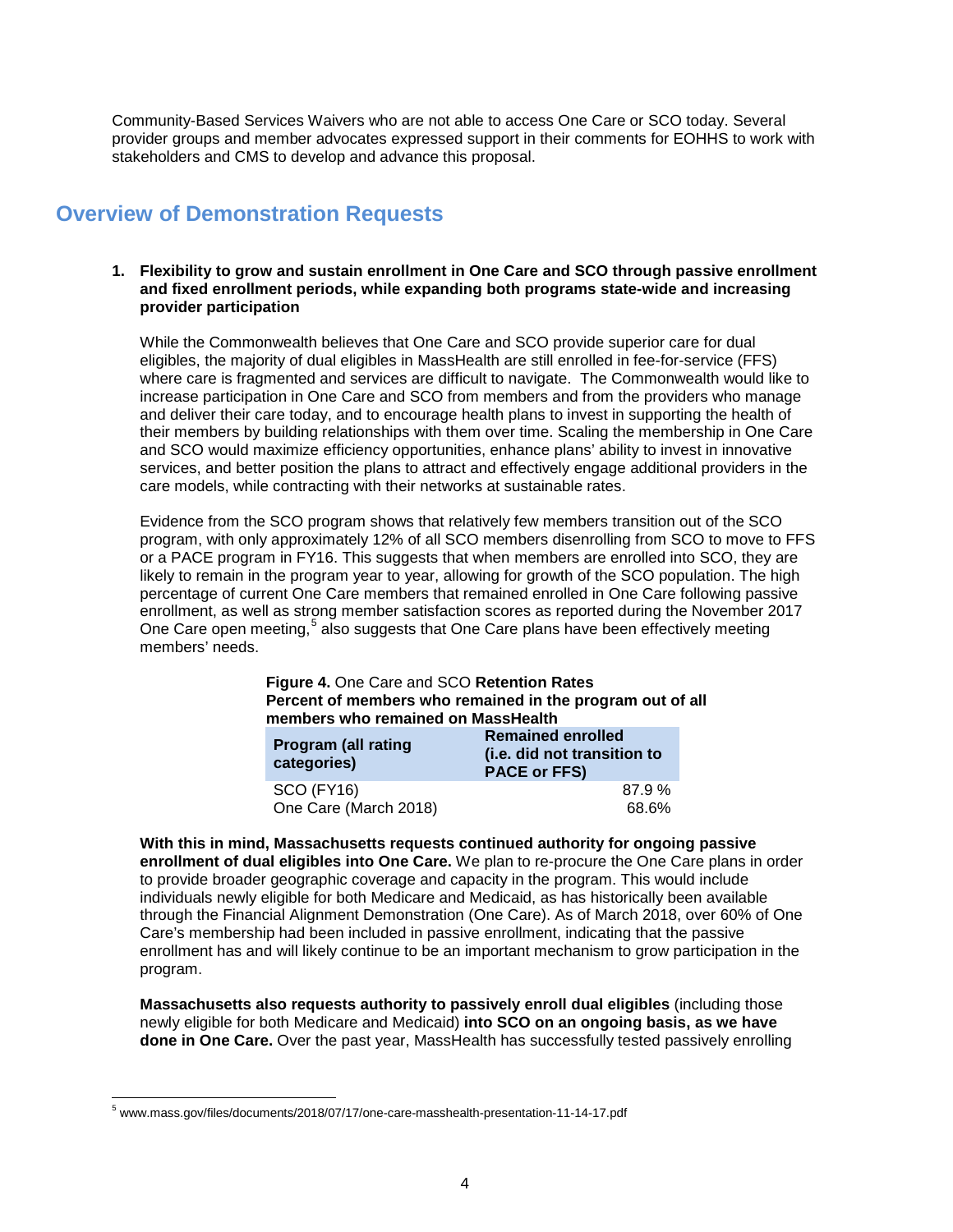non-dual (Medicaid-only) members into SCO with a retention rate in excess of 70%.<sup>[6](#page-4-0)</sup> We would like the authority to expand this effort to dual eligibles as well.

As this would be a new Demonstration, Massachusetts seeks the flexibility to consider One Care eligible **members who had previously opted out of passive enrollment under the current Financial Alignment Demonstration as eligible for passive enrollment into this new Demonstration.** Further, we would propose to treat opt out requests as specific to One Care and SCO, such that a member who had opted out of One Care only could be considered for passive enrollment into SCO as they become age eligible for it. Dual eligibles currently enrolled in Medicare ACOs would not be excluded from passive enrollment into One Care and SCO. MassHealth would expect to use passive enrollment on a regular (quarterly or monthly) and continuing basis throughout the Demonstration, based on the capacity of the Commonwealth, the plans, and the plans' provider networks, as has been implemented with dual eligibles in One Care and Medicaid-only members into SCO.

| Figure 2. SCO (MassHealth Only) Passive Enrollment Retention Rates |  |  |  |
|--------------------------------------------------------------------|--|--|--|
|                                                                    |  |  |  |

| <b>SCO Enrollment</b><br><b>Effective Date</b> | <b>Passive</b><br><b>Notices</b><br><b>Sent</b> | <b>Passive</b><br><b>Members</b><br>who Enrolled | <b>Percent of</b><br><b>Passive Members</b><br>Enrolled <sup>7</sup> |
|------------------------------------------------|-------------------------------------------------|--------------------------------------------------|----------------------------------------------------------------------|
| July 1, 2017                                   | 299                                             | 209                                              | 70%                                                                  |
| October 1, 2017                                | 775                                             | 566                                              | 73%                                                                  |

| <b>One Care</b><br><b>Enrollment</b><br><b>Effective Date</b> | <b>Passive</b><br><b>Notices</b><br><b>Sent</b> | <b>Passive</b><br><b>Members</b><br>who Enrolled | <b>Percent of Passive</b><br><b>Members who</b><br>Enrolled <sup>7</sup> |
|---------------------------------------------------------------|-------------------------------------------------|--------------------------------------------------|--------------------------------------------------------------------------|
| July 1, 2017                                                  | 2,001                                           | 1,414                                            | 71%                                                                      |
| October 1, 2017                                               | 1,689                                           | 1,262                                            | 75%                                                                      |
| January 1, 2018                                               | 999                                             | 739                                              | 74%                                                                      |
| April 1, 2018                                                 | 1,987                                           | 1,475                                            | 74%                                                                      |
| 12-Month Total                                                | 6,676                                           | 4,890                                            | 73%                                                                      |

#### **Figure 3. Recent One Care Passive Enrollment Retention Rates**

MassHealth plans to leverage passive enrollment in the new Demonstration 2.0 to grow enrollment gradually and deliberately, minimizing or avoiding care disruptions when possible, and building on the approaches it has developed in concert with stakeholders, including the One Care Implementation Council and the SCO Consumer Advisory Committee.

Under the existing process using an "intelligent assignment" approach, members are matched to plans using MassHealth and Medicare crossover claims history and plans' updated provider network files to make assignments based on members' existing relationships with primary care providers, behavioral health providers, and/or long-term services and supports (LTSS) providers, when possible (See Appendix IV for passive enrollment assignment methodology). Among new dual eligibles (i.e. those who have either MassHealth or Medicare and are newly gaining eligibility for the other program), most have had a provider match with at least one of their providers, or a previous affiliation with a MassHealth MCO plan (in the new Demonstration, MassHealth would also look to members' prior MassHealth ACO affiliation, if any). MassHealth has also passively enrolled the small percent of these "new duals" that have not had a prior provider or plan

<span id="page-4-0"></span> $^6$  For both One Care and SCO, the retention rates reflect that some individuals included in passive enrollment lose eligibility for<br>MassHealth or for One Care or SCO (such as due to relocation).

<span id="page-4-1"></span>MassHealth members who were included in passive enrollment but did not enroll in One Care or SCO either 1) opted out prior to the effective date, or 2) had their enrollments administratively cancelled by MassHealth due to lost eligibility or undeliverable mail.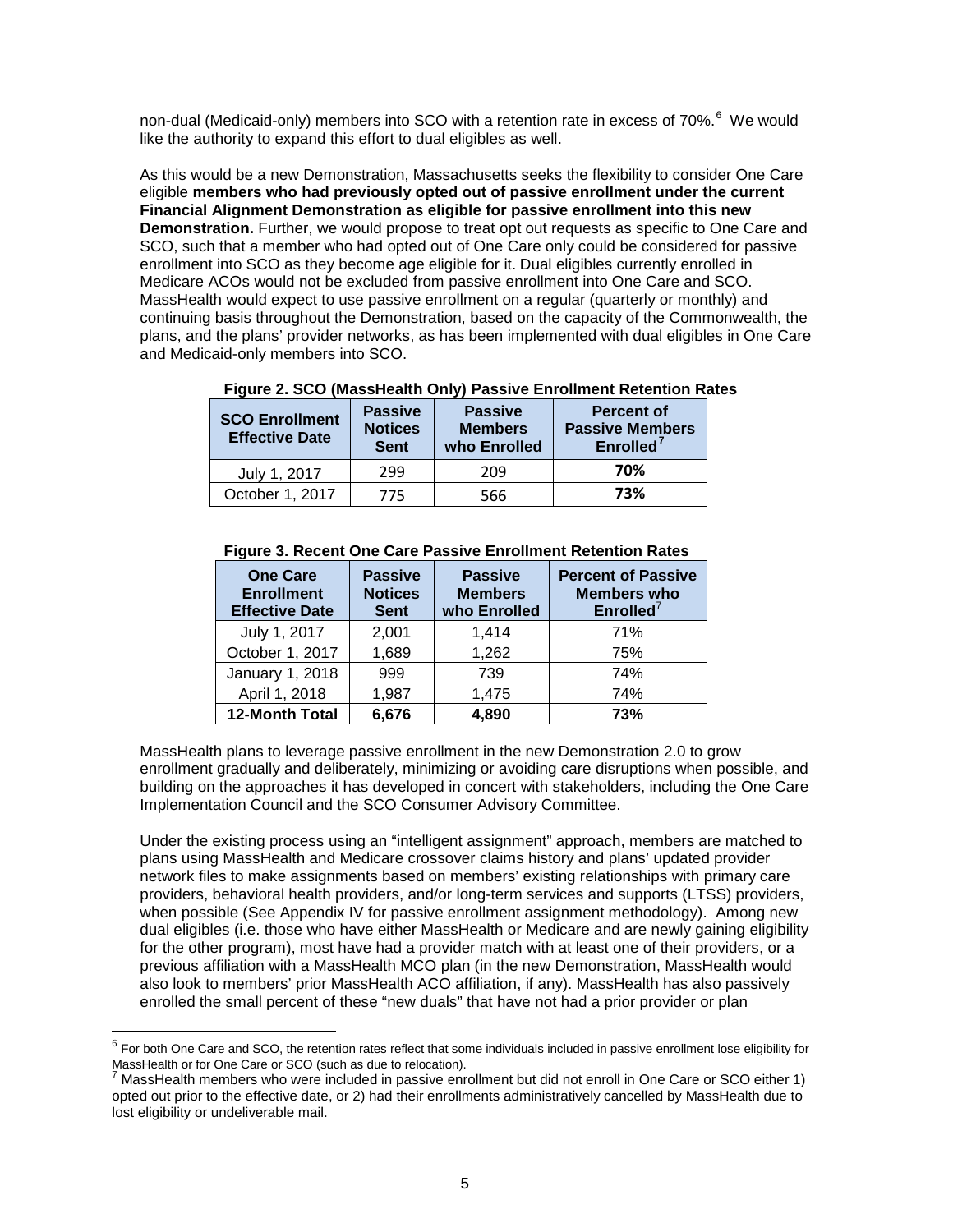relationship to match from, as these individuals' provider networks would have been subject to change due to their changing eligibility status. We believe this to be a great advantage to a new dual eligible member as MassHealth's integrated care programs offer more support through care coordination and continuity of care protections in transitioning to a new network than traditional fee-for-service can provide. MassHealth plans to build operational capacity for more regular passive enrollment of "new duals" into both One Care and SCO and is further planning to update its eligibility determination processes for MassHealth members approaching age 65 to align with the date of first enrollment into Medicare (i.e. allowing members aging into Medicare eligibility to enroll on the  $1<sup>st</sup>$  of the month in which they will turn 65).

As is the practice today in One Care and SCO, members would be able to opt out of One Care or SCO at any time prior to the member's passive enrollment effective date, and for a period of time after that date, in order to remain in their current coverage. MassHealth would continue to send two advance notices of the passive enrollment – at 60 days and 30 days prior to the enrollment effective date – and to regularly participate in outreach events and stakeholder engagement to raise awareness of the One Care and SCO programs among stakeholders, members and providers. As in One Care today, members enrolling in One Care or SCO would have a 90-day continuity of care period, through which their prior provider relationships, service authorizations, and FFS payment rates for providers would be protected as the member goes through a comprehensive assessment process and develops their person-centered care plan with their One Care or SCO interdisciplinary care team.

Today, dual eligibles statewide are able to enroll in all available integrated care options at any time. While retention rates in One Care and SCO programs are high, MassHealth has observed in both programs a high degree of member movement between plans in those programs (e.g., switching from one SCO plan to another). Without stable membership, plans are somewhat limited in their ability to maximize the potential for improved care coordination and quality over time for their members.

In order to address this challenge, Massachusetts seeks to implement an alternate approach to the new Part D Special Election Period (SEP) policy promulgated in the April 16, 2018 final rule: "Contract Year 2019 Policy and Technical Changes to the Medicare Advantage, Medicare Cost Plan, Medicare Fee-for-Service, the Medicare Prescription Drug Benefit Program, and the PACE Program." Specifically, Massachusetts seeks authority, with appropriate member protections, to **create fixed enrollment periods for One Care and SCO to align with our other Medicaid managed care products (ACOs and MCOs)**.

These fixed enrollment periods would be implemented in a manner that is consistent with the Medicaid flexibilities and requirements for states described in the 2016 Medicaid Managed Care Rule. Members would be given an annual enrollment period of at least 90 days with the ability to change plans during the year for cause. Prior to the start of the fixed enrollment period, members would be able to change plans or move to the MassHealth Fee-For-Service program and other Medicare coverage, including selecting a Part D plan.

In our ACO and MCO fixed enrollment periods, members can choose a new plan every year and are able to request an exemption from fixed enrollment if they meet the reasons set forth in the Medicaid Managed Care rule, such as if the member moves out of the plan's service area, or certain other criteria, such as if the plan has not provided access to providers who meet the member's healthcare needs over time, even after the member's request for assistance (See Appendix III for fixed enrollment exceptions). For the MCO and ACO products, MassHealth has developed exception criteria with stakeholders and would follow a similar process to ensure the exceptions and escalation processes reflect the inclusion of LTSS within One Care and SCO and are appropriate for the specific needs of the One Care and SCO populations. Throughout 2017, only 0.02% of MassHealth MCO enrolled members eligible for fixed enrollment requested an exemption each month. Some stakeholders have noted that members may need additional time beyond their Continuity of Care period to determine if their One Care or SCO plan would meet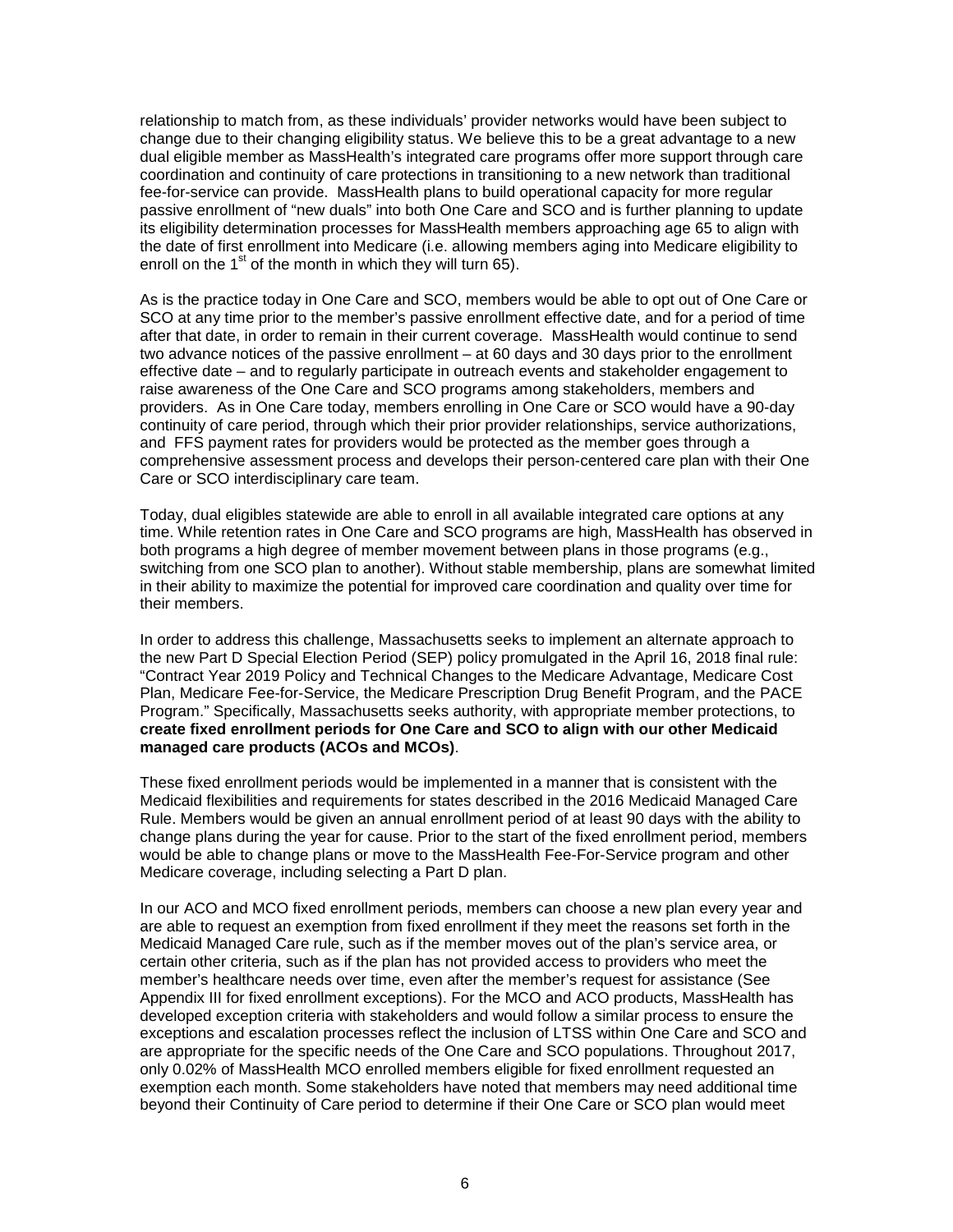their needs. Massachusetts is committed to working with stakeholders to refine and implement an alternative to Medicare's Part D SEP policy for dual eligibles that ensures members have strong protections to be able to access the care they need.

In operationalizing enrollment in the new Demonstration, including through the passive enrollment and fixed enrollment period authorities requested above, Massachusetts would request that SCO obtain and One Care retain the data-sharing and other administrative, enrollment, and marketing flexibilities CMS has made available to Medicare-Medicaid Plans (MMPs) through the Financial Alignment Demonstrations to date, and that may be made available in the future to demonstrations seeking to integrate care for dual eligible members. In addition, as we believe a key to our retention success with Medicaid-only members being passively enrolled into the SCO program was active pre-enrollment outreach allowed under our Medicaid authorities, Massachusetts would ask for the flexibility to increase pre-enrollment outreach and member data sharing with both One Care and SCO plans to facilitate outreach for members who are likely to be passively enrolled.

With these new requests for authority, **Massachusetts is committed to robust member protections and thorough stakeholder engagement**, building on the outreach already begun in the development of this concept paper (see additional stakeholder engagement details later in this paper)**.** 

#### **Proposed member protections include:**

- Providing clear and transparent member noticing (at 30-days and 60-days) and outreach in advance of enrollment
- Giving members the ability to opt-out any time prior to enrollment
- Giving members the ability to change plans or move to FFS for at least the first 90 days of plan enrollment, and appropriate exceptions to allow members to change plans or move to FFS during the fixed enrollment period for cause
- During this 90-day period, all newly enrolled members would also be entitled to continuity of care protections (e.g., continuing to see their existing providers even if they are not in the plan's network), a requirement that exists in One Care today and would be added as a member protection for all newly enrolled SCO members
- Working with stakeholders to ensure One Care and SCO have robust and appropriate networks to meet the needs of dual eligible individuals
- Providing an independent Ombudsman for One Care, currently operated by a local consumer-run organization, and expanding these services to SCO and PACE
- Providing options counseling through SHINE (Serving the Health Insurance Needs of Everyone - the Commonwealth's SHIP entity) and MassOptions (the state's "No Wrong Door" website and call center for individuals to learn about options for LTSS)
- Continuing formal and informal engagement and feedback opportunities through the One Care Implementation Council, the SCO Consumer Advisory Committee, public-facing email boxes and websites, and other stakeholder outreach and meetings

The Commonwealth has recently re-procured and has expanded the scope of the One Care Ombudsman (funded for One Care members through a CMS grant) to serve members in all of MassHealth's health plans, including SCO and PACE, as *My Ombudsman*. Federal financial support through the State Demonstrations to Improve Care for Medicare-Medicaid Members: Support for Demonstration Ombudsman Programs grant for the One Care Ombudsman has been crucial to the success of One Care. Given the importance of this program for Duals Demonstration 2.0, the Commonwealth requests that CMS continue financial support for this program in this new Duals Demonstration 2.0, with a consideration for this Demonstration's expanded program scope and additional eligible and enrolled membership compared to that of One Care alone today.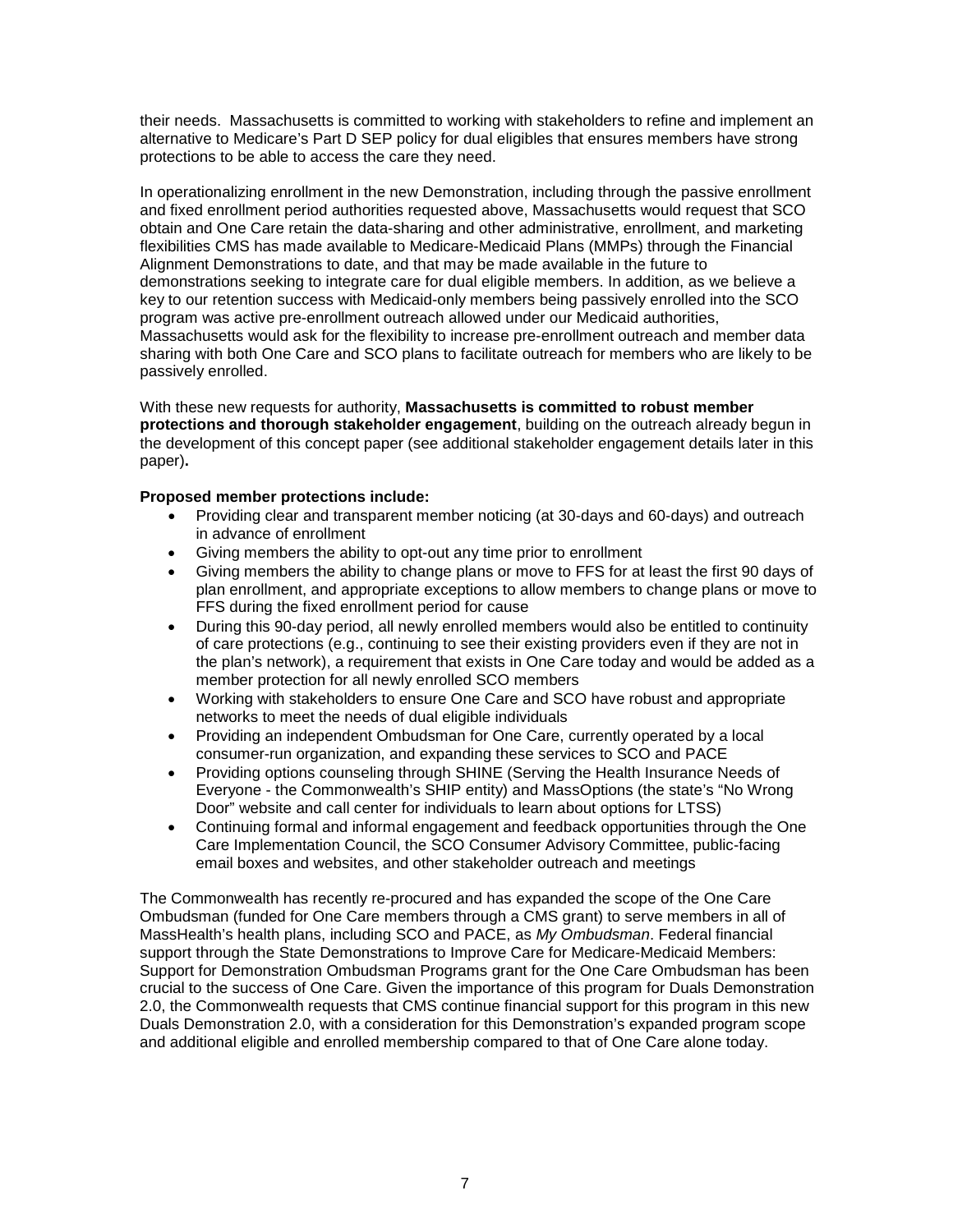Massachusetts anticipates that the combination of the above requests will create a dynamic allowing for expansion of both One Care and SCO, increasing the number of dual eligible members enrolled in coordinated care plans, while maintaining and improve stability.

#### **2. Flexibilities to increase administrative alignment and integration to create a more seamless member experience in each program, building on the approaches used today in One Care**

Dual eligible members in fee-for-service not only have to work with three different payers (MassHealth, CMS/Medicare, and a Part D Plan) to receive all of the services they need, but also have two different sets of member communications and information regarding their benefits and where to go with questions or for help. These members have separate Medicare and Medicaid membership cards, two different member handbooks, and receive notices from one payer or the other, and sometimes both, when they need important information about their services. One of MassHealth's goals for member experience in both One Care and SCO is for each member's engagement with the plan to feel completely seamless and integrated. In order to facilitate member understanding of and access to benefits and services, MassHealth strongly believes that members should receive **unified communications and materials that speak cohesively about the full scope of each program** from the member perspective, paying particular attention to linguistic and cultural competence and accessibility for people with disabilities. This is the case in One Care today; however, most SCO member materials have not been fully integrated due to misalignment between Medicare and Medicaid administrative requirements. For example, currently the Medicare Advantage Evidence of Coverage template requires the separation of Medicare and Medicaid benefits into different sections, often times requiring a benefit be listed as "non-covered" under the Medicare section but "covered" in the Medicaid section. **Under Duals Demonstration 2.0, Massachusetts seeks to ensure that all member-facing materials and communications about One Care (as is in effect today) and SCO are completely integrated.** These materials may include:

- Enrollment and disenrollment notices;
- Provider and pharmacy directories;
- Formularies;
- Annual notice of change;
- Explanation of benefits;
- Evidence of coverage documents;
- Marketing materials; and
- Denial and Appeal notices, etc.

**Similarly, Massachusetts requests that appeals and grievances for all Medicare Part A & B and Medicaid services in both One Care and SCO be further streamlined, and that the Commonwealth retain the flexibility to test alternative alignment approaches between the two programs.** This would improve clarity of the process and simplicity for members, MassHealth, and CMS. Today, the appeals and grievances processes are integrated in One Care, but not in SCO, and the processes can be complicated for members to navigate. Massachusetts proposes maintaining the first level of appeals within each One Care and SCO plan (as is the case today and required under the 2016 Medicaid Managed Care Rule) but consolidating the second level of appeals (external appeals) through the MassHealth Board of Hearings (the Commonwealth's Fair Hearings entity). Massachusetts is proposing to consolidate the second level appeal process for members providing all members with 120 calendar days from the date of the mailing of the plan's internal appeal decision to file an appeal with the Board of Hearings. While pending, the member would receive the requested service if the written request for a Board of Hearings appeal was submitted within 10 days of the mailing of the plan's internal appeal decision. This policy would apply regardless of whether the service is traditionally a Medicare or Medicaid covered service and would replace the existing Medicare auto-appeal process.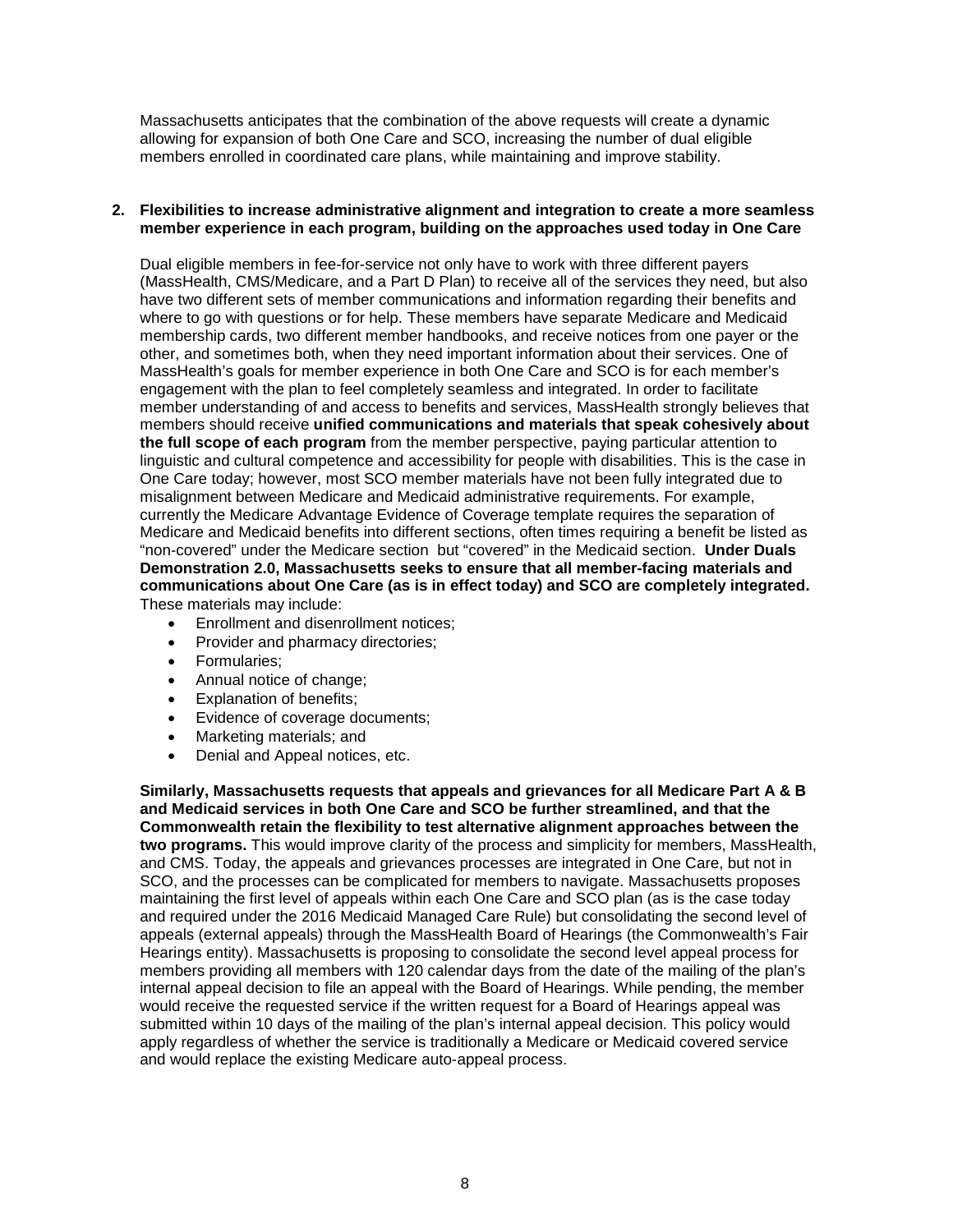The Commonwealth requests that the federal government would assume the cost of Medicare services pending appeal, and that CMS continue to pay its proportional share of the cost of these appeal and grievance processes as they are consolidated through the Commonwealth's operations. Members would be entitled to continuation of Medicare and Medicaid benefits pending any internal and external appeals processes, consistent with current MassHealth regulations and legislation establishing D-SNP permanency. The Commonwealth would like to explore with CMS ways to operationalize these funding relationships.

Grievances for One Care are today centrally documented in CMS's Complaint Tracking Module within in the HPMS system and addressed. Massachusetts proposes to align the One Care and SCO grievance processes and to ensure that the Commonwealth has clear and transparent access to all grievances and their resolutions. Changes to the existing grievances and appeals processes are areas that MassHealth plans to particularly focus on in stakeholder discussions to ensure that the Commonwealth is being thoughtful and deliberate in changes to this important set of member protections. The One Care Implementation Council has begun reviewing this area closely and MassHealth received several detailed recommendations from health plans, advocates, and providers. MassHealth looks forward to continued engagement with stakeholders and incorporating stakeholder recommendations as we update these processes. Given the numerous recommendations received, Massachusetts also requests the ability to test alternative alignment approaches that may be considered a model for, or ultimately vary from, the forthcoming CMS guidance for FIDE-SNPs.

**Additionally, Massachusetts proposes administering the One Care and SCO programs through a combination of three-way and two-way contracts**. One Care and SCO plans would each have a separate three-way contract between the plan, the Commonwealth, and CMS. One Care and SCO plans would also have a two-way contract with the Commonwealth to achieve additional financial efficiencies in line with MassHealth managed care program administration.

|                                                     | <b>Current</b>  |                      |            | Duals Demo 2.0  |            |                           |
|-----------------------------------------------------|-----------------|----------------------|------------|-----------------|------------|---------------------------|
| Proposal                                            | <b>One Care</b> | <b>SCO</b>           | <b>FFS</b> | <b>One Care</b> | <b>SCO</b> | <b>FFS</b>                |
| <b>Unified communications</b><br>and materials      | ∨               | $\bm{\triangledown}$ | ×          | է               | է          | $\boldsymbol{\mathsf{x}}$ |
| Integrated appeals and<br>grievances                | ∨               | ×                    | lх         | ∨               | ∨          | $\vert \times \vert$      |
| <b>Passive Enrollment</b>                           | ∨               | ☑                    | ×          | ∨               | ∨          | $\vert \mathsf{x} \vert$  |
| 90 Day Continuity of Care<br>period                 | ∨               | $\bm{\triangledown}$ | ×          | ⋁               | է          | ⊠                         |
| <b>Fixed Enrollment period</b><br>(with exceptions) | ×               | ×                    | Iх         | ∨               | ✓          | $\bm{\times}$             |
|                                                     |                 |                      |            |                 |            |                           |

**Figure 5. Summary of Proposed Administrative Alignment and Enrollment Initiatives for One Care and SCO**

**3. To align Medicare financing methodologies and ensure fiscal sustainability for the Commonwealth and federal government by updating One Care to more closely reflect the Medicare financial methodology used in D-SNPs for Parts A/B and Part D services, and implementing a modified Medicare-Medicaid specific Stars methodology**

 $\blacktriangleright$  = Integrated  $\blacktriangleright$  = Partially Integrated  $\blacktriangleright$  = Not Integrated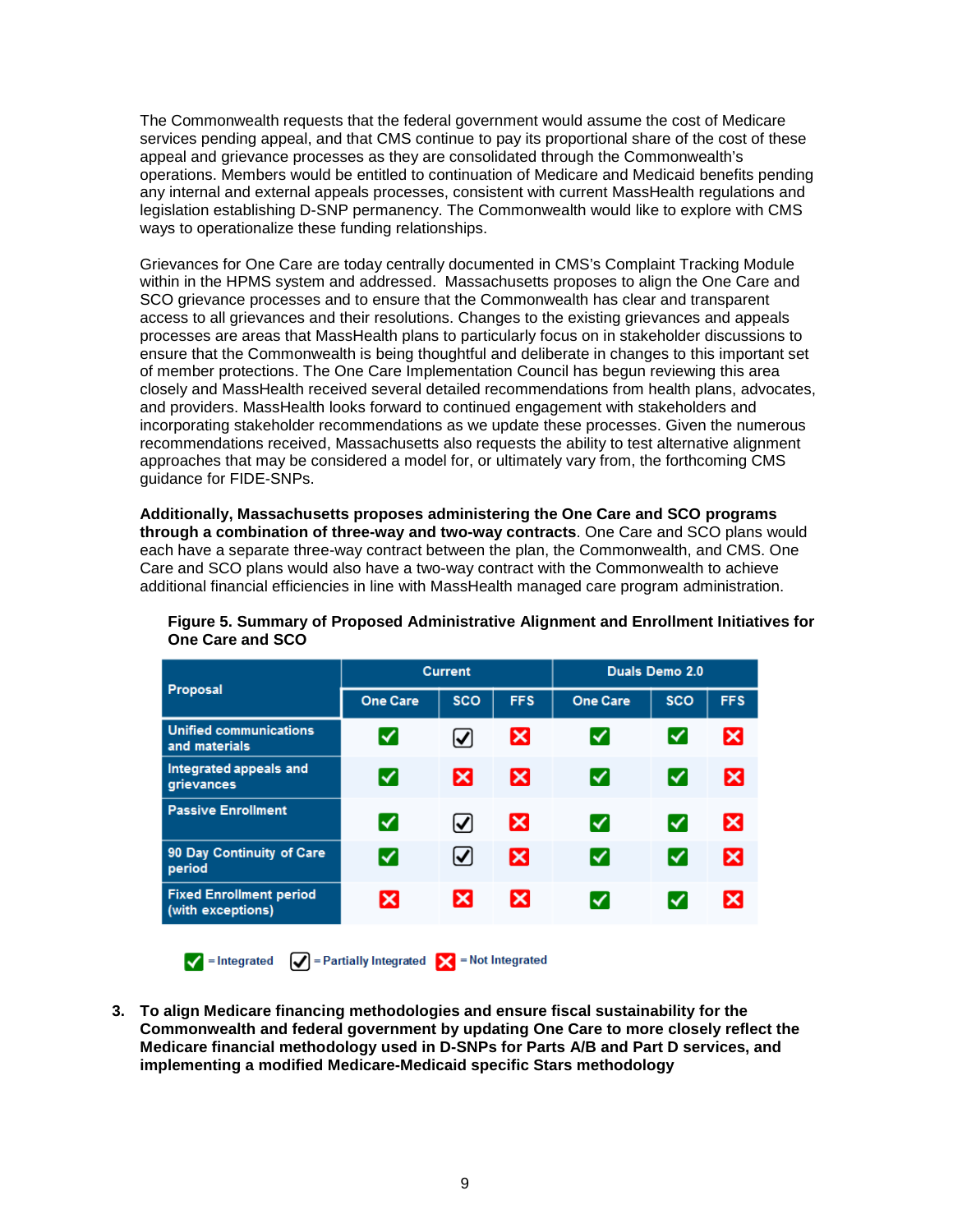MassHealth aims to ensure One Care and SCO are fiscally sustainable models for both the Commonwealth and the federal government and to have appropriate cost protections in place as we seek to grow integrated care for the dual eligible population. While both One Care and SCO have been successful programs, Massachusetts believes that both the Commonwealth and CMS can take lessons from historical experience in both One Care and SCO to further improve and stabilize the programs financially. Under Duals Demonstration 2.0, One Care and SCO would continue to include all Medicare Parts A, B, and D services, all MassHealth State plan services, expanded dental and vision benefits, diversionary behavioral health and expanded SUD services, as well as additional community support services, as are available to enrollees today. In addition, SCO would continue to be an optional delivery system for individuals eligible for Massachusetts' Frail Elder 1915(a/c) Waiver. Plans would continue to be encouraged to eliminate pharmacy copays in One Care and SCO (none of the One Care and SCO plans charge copays today), and the plans would not be able to charge premiums (MassHealth's income-based premium schedule for eligibility would continue to apply; however for members receiving care in an institution the Patient Paid Amount would still apply as is the case today). Massachusetts requests that CMS make the low-income cost-sharing subsidy that is offered MMPs today available to both SCO and One Care plans to address the difference between the defined standard benefit's cost-sharing amount and the Low-Income Subsidy (LIS) statutory amounts. In the new Demonstration, plans would continue to receive capitation payments from MassHealth and Medicare for each enrollee for care management and all covered benefits, including Medicare Parts A, B, and D, MassHealth, and additional services (such as expanded dental and vision benefits, additional community support services, and behavioral health diversionary and substance use disorder treatment services), as is current practice in One Care and SCO. In the new construct, plans that are selected to operate both One Care and SCO products would benefit from the administrative simplifications today available in One Care, and One Care and SCO would be aligned with similar financial methodologies.

#### *SCO Capitation Rates*

Under Duals Demonstration 2.0, Massachusetts proposes that the **SCO program's Medicare financial methodology would remain largely as it is today:** 

- SCO plans would continue to bid as Medicare Advantage duals special needs (D-SNP) plans using the established bidding process for Parts A, B, and D
- SCO plans would be eligible for rebates and quality bonuses tied to Medicare Stars ratings
- Medicare would pay the plans' risk-adjusted capitation rates for Medicare Part A, B, and D
- SCO plans would continue to be eligible for the frailty adjuster if they meet the requirements established by Medicare
- **MassHealth would implement risk-adjusted, experience-based Medicaid capitation rates**, consistent with the 2016 Medicaid Managed Care Rule, including selecting a payment rate from an actuarially sound, experience-based rate range.

However, Massachusetts proposes that the Demonstration would include the following changes to SCO financial methodologies to improve further the sustainability for the programs and all parties involved.

• In the D-SNP bidding methodology used today (as described above) Massachusetts requests that CMS waive the requirement that the aggregate Medicare Advantage margin for D-SNPs, as a percentage of revenue, be no more than 1 percent higher and no less than 5 percent lower than the aggregate margin for general enrollment plans and I/C SNPs under the same H contract (as outlined in the Instructions for Completing Medicare Advantage Bid Pricing Tools). Currently, this requirement leads to plan losses on the Medicare side, which are being supplemented with financing received via the Medicaid capitation as plans must bid lower than their actual projected Medicare costs to be compliant. While this may result in a short term increase in plan bids for Medicare capitations, reducing cross subsidization and ties to other MA plans will allow SCOs to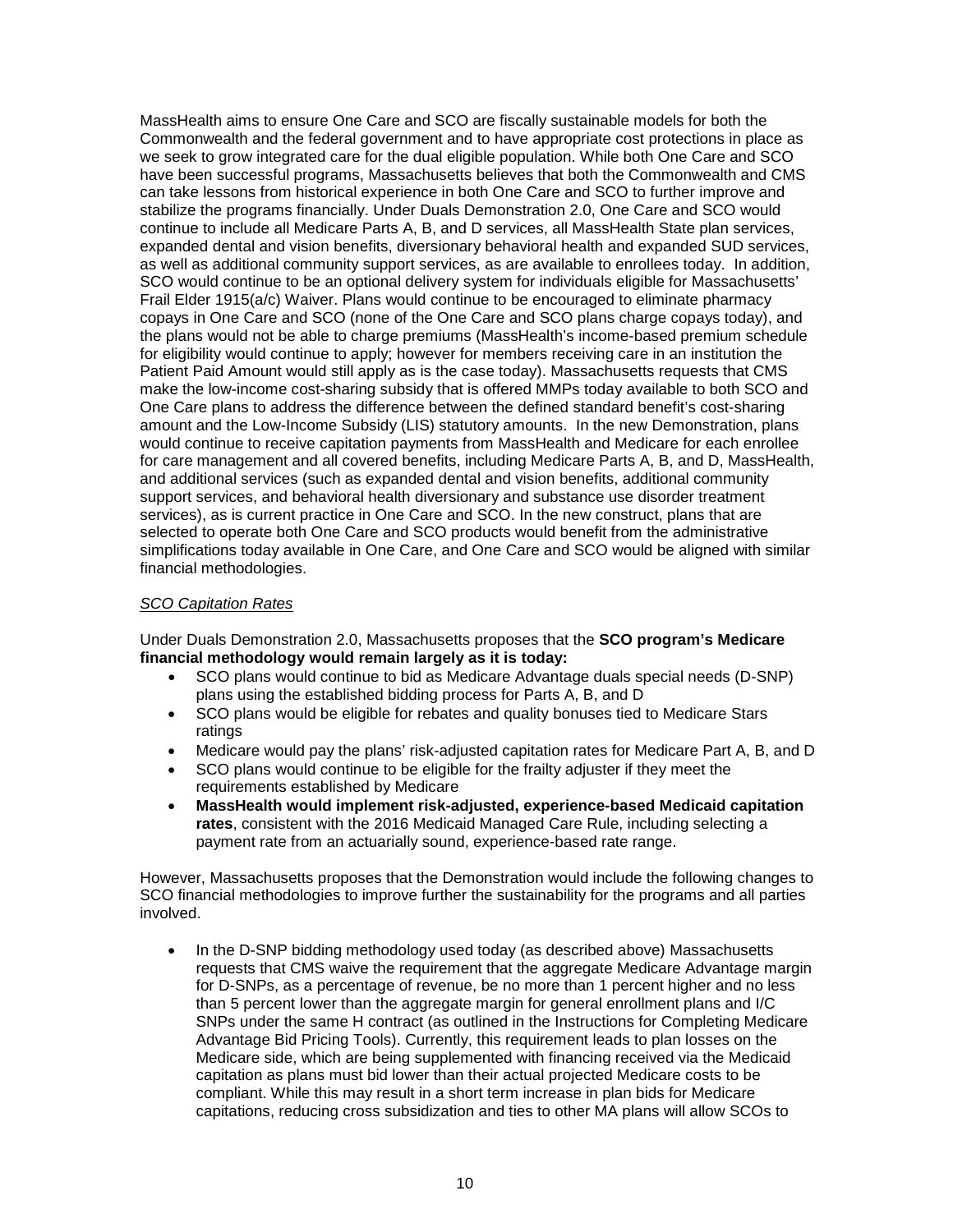improve performance within the Medicare Advantage bidding construct. Removing the complexity associated with cross subsidization will also improve MassHealth and CMS's ability to evaluate savings from the program.

- **Massachusetts proposes developing a quality measure set for Medicaid services**, aligned with the One Care and MassHealth Medicaid ACO measures (where ageappropriate), subject to a withhold for poor performance with the potential to be earned back.
- **Massachusetts proposes implementing a two-sided, symmetrical risk corridor structure** similar to the risk corridors that have been used in One Care. As MassHealth expands passive enrollment and migrates to experience based, risk-adjusted rates, risk corridors would help protect against instability while the SCO plans onboard new members at a potentially faster pace.
- **Massachusetts requests authority to pay full benefit dual eligible** (FBDE) **members' Medicare Part B premiums** so that they may participate in SCO or One Care as full dual eligibles. This issue is specific to a small number of individuals eligible for MassHealth through the higher income standard available in the Frail Elder Waiver.
- **Massachusetts requests that CMS include a county-level adjustment for bad debt load in the Medicare capitation for SCO plans** beyond the adjustment included in the USPCC (United States per capita cost) for all Medicare enrollees, similar to the bad debt adjuster added to the Medicare A/B capitation in One Care and in certain other states' Financial Alignment Demonstrations. To operationalize this within the D-SNP bidding process, this adjustment may potentially be implemented as a capitation-add-on after plan bids have been submitted. This add-on would be based on the Medicare Advantage county benchmarks. The methodology for Financial Alignment demonstrations has acknowledged that in some states, including Massachusetts, there is a higher incidence of Medicare bad debt among dual eligible members compared to the Medicare Advantage population. Massachusetts anticipates that this is also the case for SCO enrollees, which justifies a higher adjustment made for bad debt in plan capitation for plans serving only dual eligibles (rather than Medicare members who do not also have MassHealth).

#### *One Care Capitation Rates*

In parallel with the above requests, Massachusetts proposes the following changes to better align the Medicare financial methodology of One Care with that of SCO:

- **Massachusetts requests that One Care be moved to the Medicare Advantage bidding process applicable to D-SNP plans for Parts A, B, and D.**
- As with SCO, Medicare would pay the plans risk-adjusted capitation rates for Medicare Part A, B, and D.
- **One Care plans would be eligible for the frailty adjuster** if they meet the requirements SCO plans and other FIDE-SNPs are subject to today.
- As with the request related to the D-SNP bidding methodology in SCO, **Massachusetts requests that CMS waive the requirement that the aggregate MA margin for D-SNPs, as a percentage of revenue, be no more than 1 percent higher and no less than 5 percent lower than the aggregate margin for general enrollment plans and I/C SNPs under the same H contract** (as outlined in the Instructions for Completing Medicare Advantage Bid Pricing Tools).
- Massachusetts requests that One Care plans be **eligible for rebates and quality bonuses tied to a demo-specific quality rating methodology appropriate for the under 65 duals population** ("One Care Stars") in a manner consistent with the application of the Medicare Stars methodology (as the number of One Care enrollees who are aging in place – remaining enrolled after they turn 65 – increases over time, MassHealth would evaluate and update quality metrics used in this approach). Massachusetts would like to explore a phase-in approach for the first two years of Duals Demonstration 2.0 to mitigate an immediate drop in the Medicare A/B capitation rates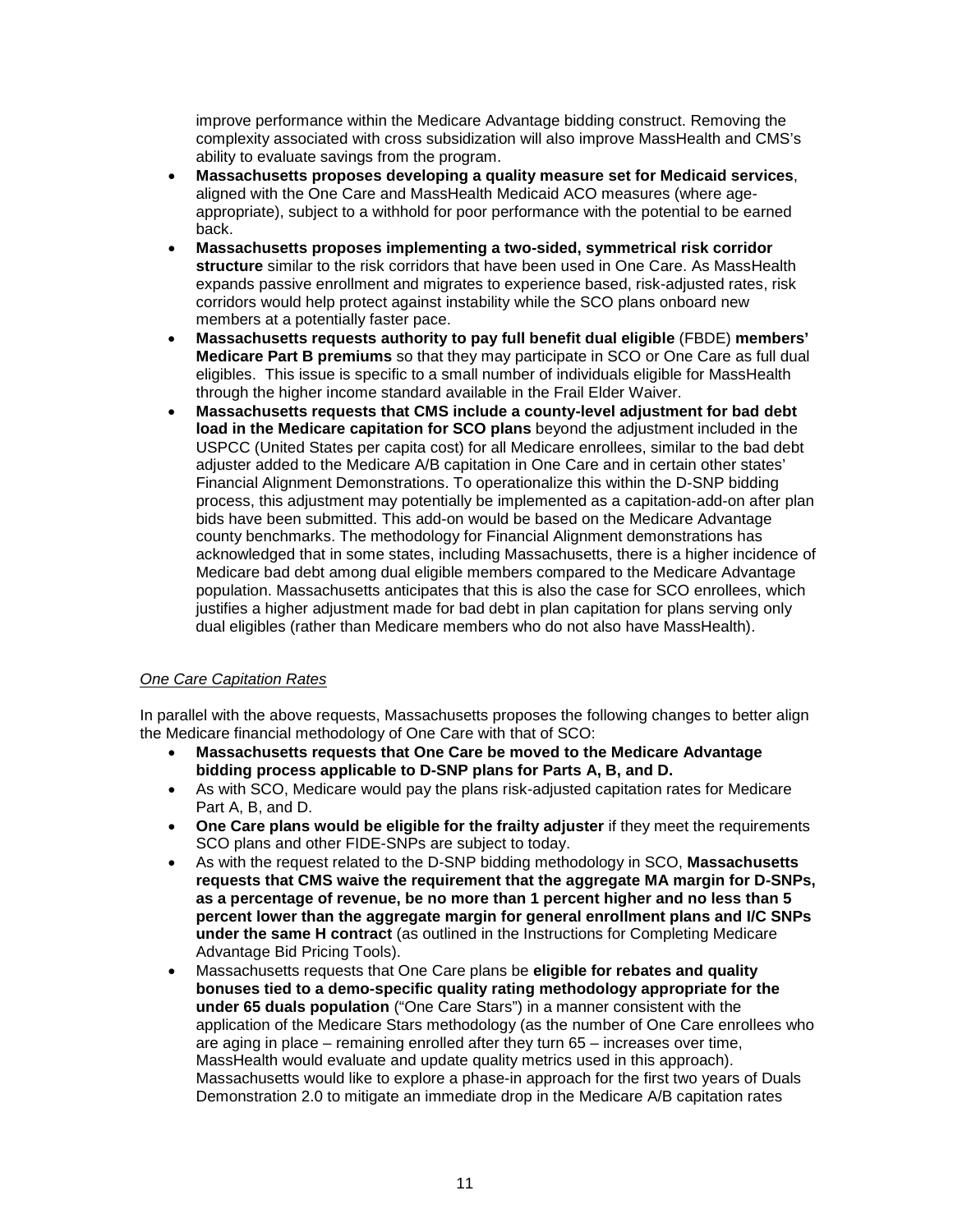based on the new plan 3.5 stars assumption used in Medicare Advantage plans to measure their performance in accordance with the quality approach under the new Demonstration.

- As is proposed for SCO, **Massachusetts would like to further refine the slate of quality measures for Medicaid services** to align with Medicaid ACO measures, subject to a withhold for poor performance with the potential to be earned back.
- **Massachusetts would continue to develop and implement risk-adjusted, experience-based Medicaid capitation rates**, consistent with the Medicaid Managed Care Rule, including selecting a payment rate from an actuarially sound, experiencebased rate range. MassHealth would begin incorporating encounter experience into the Medicaid rate-setting over time. As One Care encounters enter the historical mix for rate development, Massachusetts requests the ability to develop appropriate mitigations with CMS in the event using encounters would lead to significant cost-shifting between payers due to the plans successfully shifting utilization from more acute settings and services to Medicaid funded long-term services and supports. Massachusetts proposes applying the current Medicaid rate development approach used in One Care for the first one to two years until rates may be set based on encounter data.
- Additionally, Massachusetts proposes **retaining the two-sided risk corridor structure that is currently used in One Care**, given the high level of cost volatility in the under 65 duals population, and as a critical protection for new or expanding plans selected during One Care re-procurement.
- In addition to the current two-sided risk corridor, **Massachusetts seeks to explore with CMS the creation of "high-utilizer" stop loss mechanism in order to assure stability in the One Care program.** Currently, the One Care program is at risk of fiscal instability, largely due to the relatively small size of the program. As of January 2018, the total One Care program had about 19,000 total members split between two plans (for relative comparison, this total enrollment is fewer members than the average number of members enrolled per ACO in the MassHealth ACO program). Actuarially, when a program or plan has small membership numbers, such as those in One Care, it is unlikely that there is a normal distribution of members, both in terms of acuity and cost. This means that for the specific population enrolled in One Care, individuals at the extreme ends of the distribution can significantly swing both utilization and spending trends for a plan, even after risk adjustment. Consistent with this, historical trends show that much of plan spend and plan losses in One Care can be attributed to a relatively small number of individuals who use a disproportionately large share of services as compared to their peer members. Implementing an additional actuarially sound, cost neutral stop-loss around these "high utilizers" is one option to increase plan stability by protecting plans against cost volatility driven by a subset of the One Care population. Massachusetts believes that additional stability will not only attract plans to participate in a One Care plan procurement, but will ensure that the One Care program and participating plans are able to provide appropriate and high quality care to their members. MassHealth would work with CMS to design and implement a stop loss plan in a thoughtful and fair manner. Massachusetts further proposes annual monitoring as One Care plans increase their enrollment for a critical mass point at which this additional high utilizer stop loss protection may no longer be needed.
- **Massachusetts also requests that CMS continue to include a county-level adjustment for bad debt load in the Medicare capitation for One Care plans** beyond the adjustment included in the USPCC for all Medicare enrollees. This adjustment is included today in One Care and in certain other states' Financial Alignment Demonstrations. MassHealth believes that the need for this adjustment will remain under Duals Demonstration 2.0 as Massachusetts continues to expect a higher incidence of Medicare bad debt among dual eligible beneficiaries versus the total Medicare population. This effect justifies a higher adjustment made for bad debt in plan capitation for plans serving only dual eligibles (rather than Medicare members who do not also have MassHealth).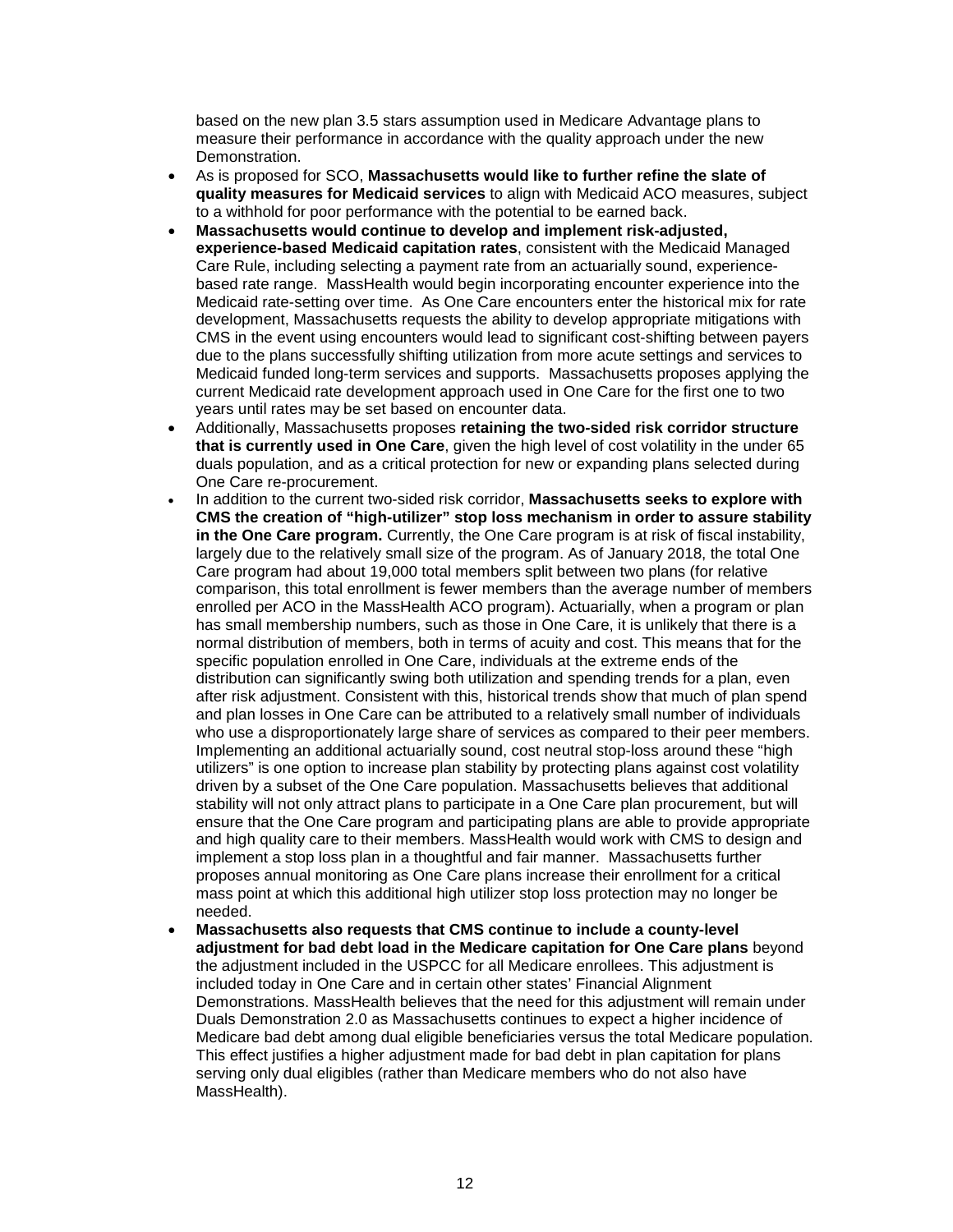The financial methodologies outlined above work to ensure that both One Care and SCO operate in a financial construct that is sustainable for the Commonwealth, CMS, and plans in the long term. As MassHealth continues to grow and improve its integrated care programs, such sustainability and cost protections (e.g. risk corridors and bad debt adjustments) will be increasingly important. Similarly, aligning and improving Medicaid and Demonstration specific quality measures will encourage these two programs to develop in a way that is beneficial to members and payers alike.

#### **4. To ensure fiscal accountability for the Commonwealth and CMS through value-based purchasing, increased transparency and data sharing, blended MLR reconciliation, and shared savings evaluations of Dual Eligibles in Massachusetts**

#### *Value-Based Purchasing (VBP)*

Currently, MassHealth promotes the use of value-based purchasing in its MCO and ACO programs through a variety of mechanisms, including contractual requirements for plans to have a certain percentage of provider arrangements that are considered value-based agreements. While MassHealth does require One Care plans to use alternative payment methodologies (APM), no targets are currently in effect for APM or VBP adoption in One Care and SCO today, resulting in misalignment between MassHealth's managed care programs and potential missed opportunities for innovative care models. MassHealth believes that increasing value-based purchasing arrangements is beneficial for members, plans, CMS, and the Commonwealth.

Thus, Massachusetts is seeking authority to create significant opportunities to **align the valuebased purchasing initiatives in One Care and SCO with those used in MassHealth's MCOs and ACOs, as well as Medicare ACOs.** Massachusetts proposes to work with CMS to develop policies in One Care and SCO that, over time, align programmatically with the MCO and ACO programs, creating significant administrative efficiencies for MassHealth and CMS. As a preliminary step towards increased value-based purchasing in the integrated care plans, MassHealth has encouraged the SCO plans to implement value-based purchasing; the January 1, 2018 SCO contract amendment also requires plans to notify MassHealth of any such arrangements. MassHealth may also set **targets for value-based purchasing as a percentage of the plans' provider networks**, including encouraging contracting with Medicare or MassHealth ACOs, and/or alignment with existing ACO payment methodologies and organizations, through its two-way contract. In particular, Massachusetts would like to encourage plans to explore risksharing agreements with MassHealth ACOs, and bundled payments for Home Health and Skilled Nursing Facilities, as well as strategies similar to those in the Money Follows the Person (MFP) program to identify and support members who wish to live in the community by transitioning from a facility to community setting. This would allow us to continue our longstanding community first care strategy and improve member experience of care. Massachusetts would also consider financial incentives and/or quality measurement for plans that effectively use rebalancing strategies to reduce or delay the use of long-term care facilities for individuals that would prefer to reside in a home or community-based setting.

#### *Transparency and data-sharing*

Currently, MassHealth has limited data-sharing abilities with CMS that also differ between One Care and SCO. To increase data available to both the federal government and the Commonwealth for One Care and SCO, **Massachusetts requests increased transparency of Medicarespecific data**, including but not limited to: current year Medicare Advantage bid amounts and supplemental benefits, beneficiary level Medicare risk scores for dual eligibles in Massachusetts that MassHealth serves either directly through FFS or through one of its integrated programs, and beneficiary-level plan payment data. Additionally, while MassHealth currently has access to HPMS for joint administration of One Care, the Commonwealth **requests expanded access to HPMS**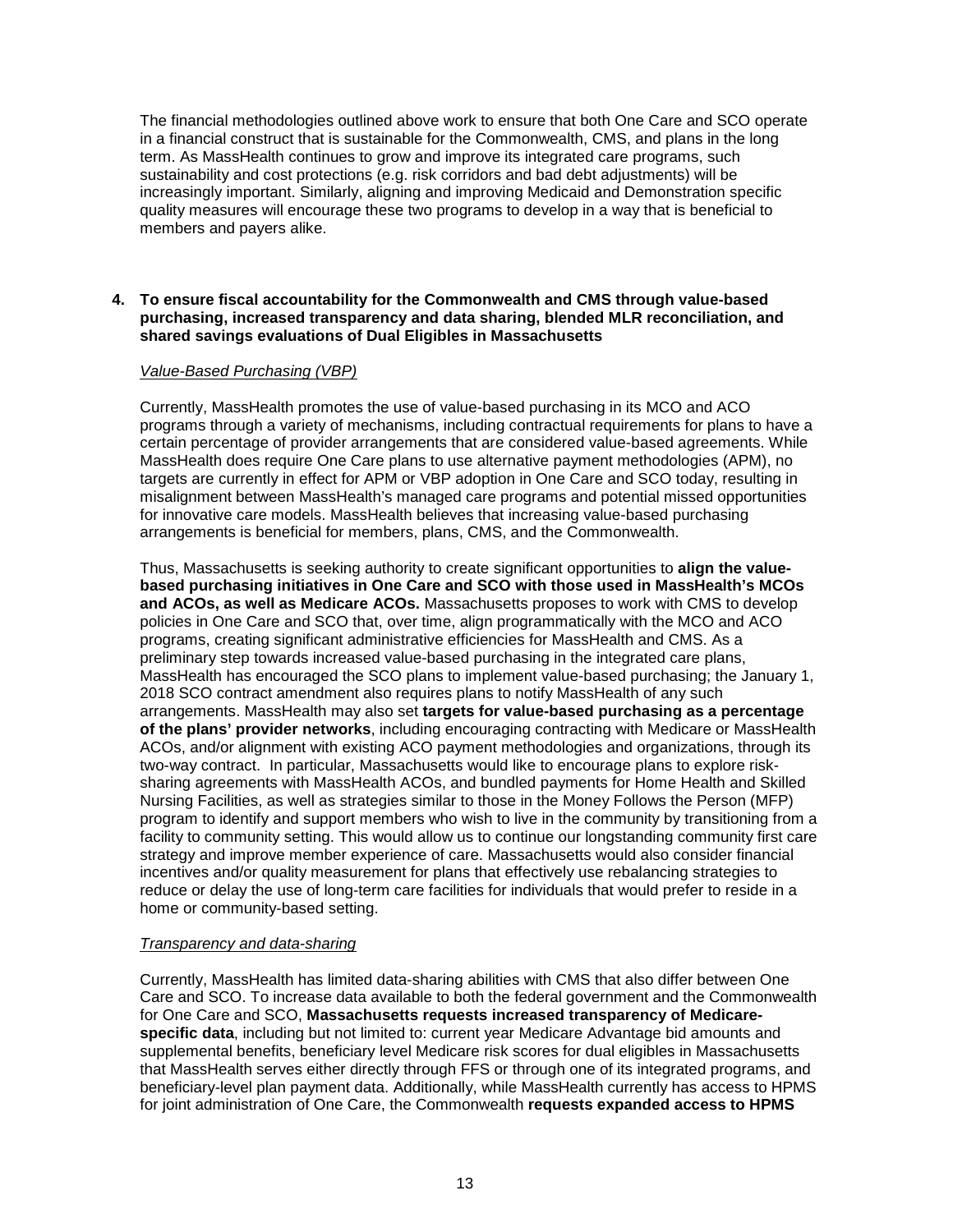**for joint administration of One Care, SCO, and PACE** to support parallel integration and administrative alignment efforts in each program. For example, in One Care today, MassHealth accesses information in HPMS to review plan-marketing materials, and to monitor and enter items into the complaints tracking module; CMS also shares submissions of plan benefit packages, including pharmacy benefits. MassHealth would like to continue this important partnership for One Care and further the ability to share in a similar partnership for its SCO and PACE programs. Further, we propose **that MassHealth have the ability to interface with CMS IT systems, as may be necessary to accomplish the administrative alignment and data sharing** needed to support the implementation, enrollment, and ongoing operation of the programs.

#### *Medical Loss Ratio Requirements*

Currently, a plan's Medical Loss Ratio (MLR) is based on Medicaid-only costs and capitation. As One Care and SCO programs are jointly funded by Medicaid and Medicare with services provided in a coordinated manner, Massachusetts believes that an MLR construct that blends Medicaid and Medicare financial information will be a more accurate representation of a plan's performance and will reflect a more integrated approach to plan financing.

Massachusetts seeks **authority to implement a plan-specific post-risk corridor Medicare-Medicaid blended Medical Loss Ratio (MLR)**, starting at a minimum of 85%. Remittances would be paid back to Medicare and Medicaid proportional to the amount of capitation paid to plans. In addition, Massachusetts proposes a **post-risk corridor MLR reconciliation arrangement**, structured as follows to ensure fair share financing of the One Care and SCO programs:

- Each year, the separate Medicaid and Medicare medical loss ratios of each One Care/SCO plan would be calculated, in accordance with 42 CFR 438.8;
- If a plan's Medicaid MLR is more than 4 percentage points lower than the Medicare MLR, a reconciliation would occur;
- Reconciliation would require payments from the plan and/or Medicare to MassHealth equal to the amount required to bring the Medicare and Medicaid MLRs to within a 4 percentage point difference;
- If the plan's blended MLR is less than the blended floor set by MassHealth and CMS, the reconciliation payment would first be a payment from the plan to MassHealth if the Medicaid MLR is below the blended MLR floor, and from the plan to CMS if the Medicare MLR is below the blended MLR floor; and
- If the plan's blended MLR is above the blended floor set by MassHealth and CMS and/or is insufficient to bring the Medicare MLR within a 4 percentage point difference with the Medicaid MLR, the remaining reconciliation payment would be a payment from CMS to MassHealth.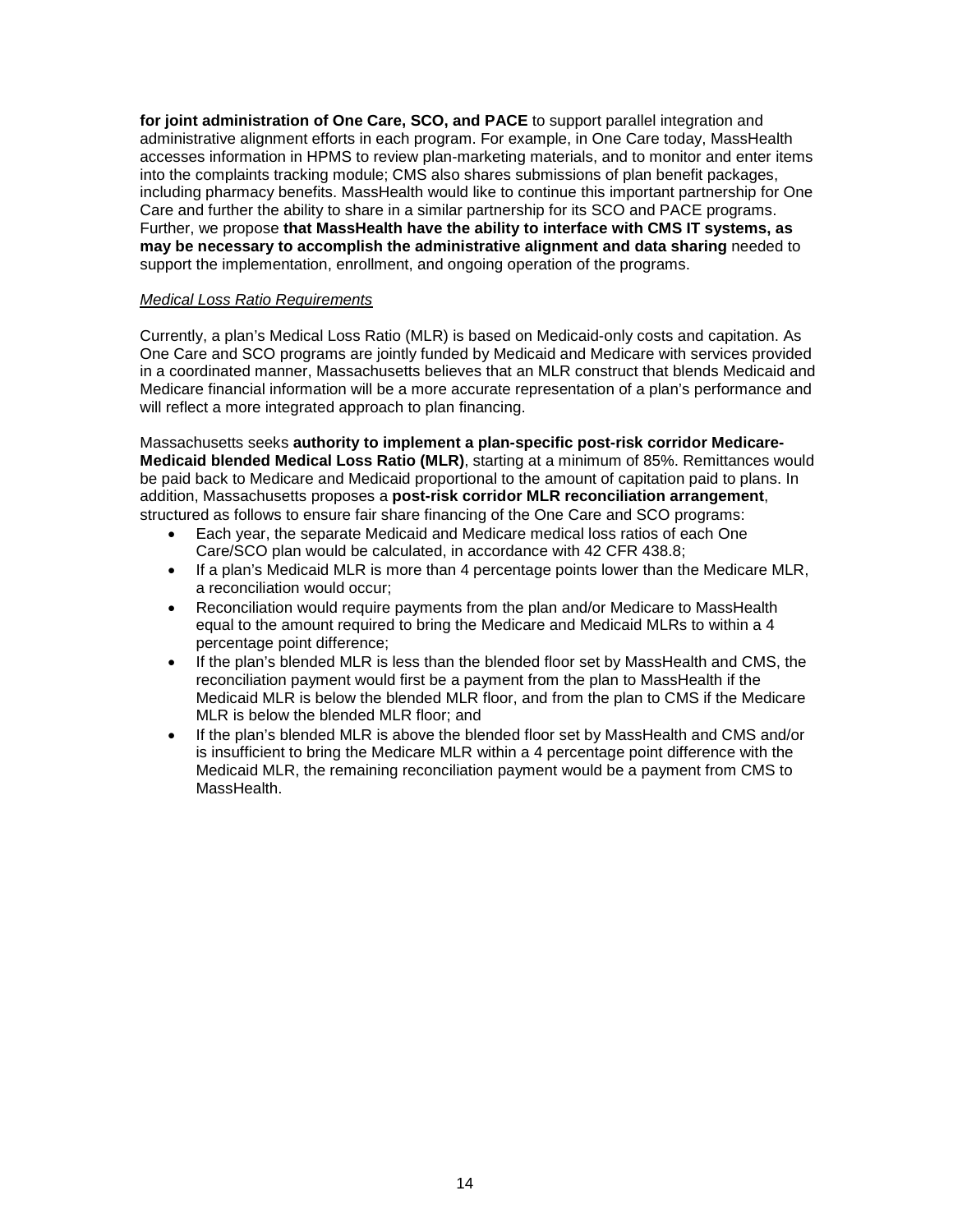#### **Figure 7. Historical Context and MLR Samples Scenarios**

### Historic Medical Loss Ratios from Integrated Duals programs

|                            | <b>Medical Loss Ratio - CY 16</b> |          |       |  |  |
|----------------------------|-----------------------------------|----------|-------|--|--|
|                            | <b>Medicaid</b>                   | Medicare | Total |  |  |
| <b>Senior Care Options</b> | 77%                               | 103%     | 87%   |  |  |
| <b>One Care</b>            | 57%                               | 102%     | 81%   |  |  |

#### Notes:

- Based on supplemental financial statement prepared by each plan through September 29, 2017.

- Based on CY2016 reporting period.

### Post Risk Corridor MLR Reconciliation Sample Scenarios

| <b>Blended MLR</b> | Medicare-only MLR | Medicaid-only MLR | Reconciliation<br>Payment   |
|--------------------|-------------------|-------------------|-----------------------------|
| 85%                | 85%               | 85%               | <b>None</b>                 |
| 85%                | 90%               | 80%               | CMS to MH                   |
| 90%                | 95%               | 85%               | CMS to MH                   |
| 80%                | 85%               | 75%               | Plan to MH &<br>CMS to MH   |
| 80%                | 80%               | 80%               | Plan to MH &<br>Plan to CMS |

Note: Illustrative example. Assumes spending is evenly split across Medicare and Medicaid

#### *Limitations on Medicaid Crossover Payments in One Care and SCO*

For dual eligibles in FFS, Medicare first reimburses providers of health care services at 80% of the Medicare fee schedule. The provider can then submit the claim to MassHealth to recoup a portion of the coinsurance for which MassHealth would otherwise be financially liable for a non-dual member. MassHealth pays crossover claims (in the form of a Medicaid wrap payment) up to its fee schedule, but for most services for which Medicare is the primary payer MassHealth's fee schedule is below Medicare's. (This is why Massachusetts expects that bad debt is always higher for its dual eligible population than for Medicare beneficiaries without MassHealth.) Certain providers eligible for bad debt reimbursement may claim the difference between the Medicare fee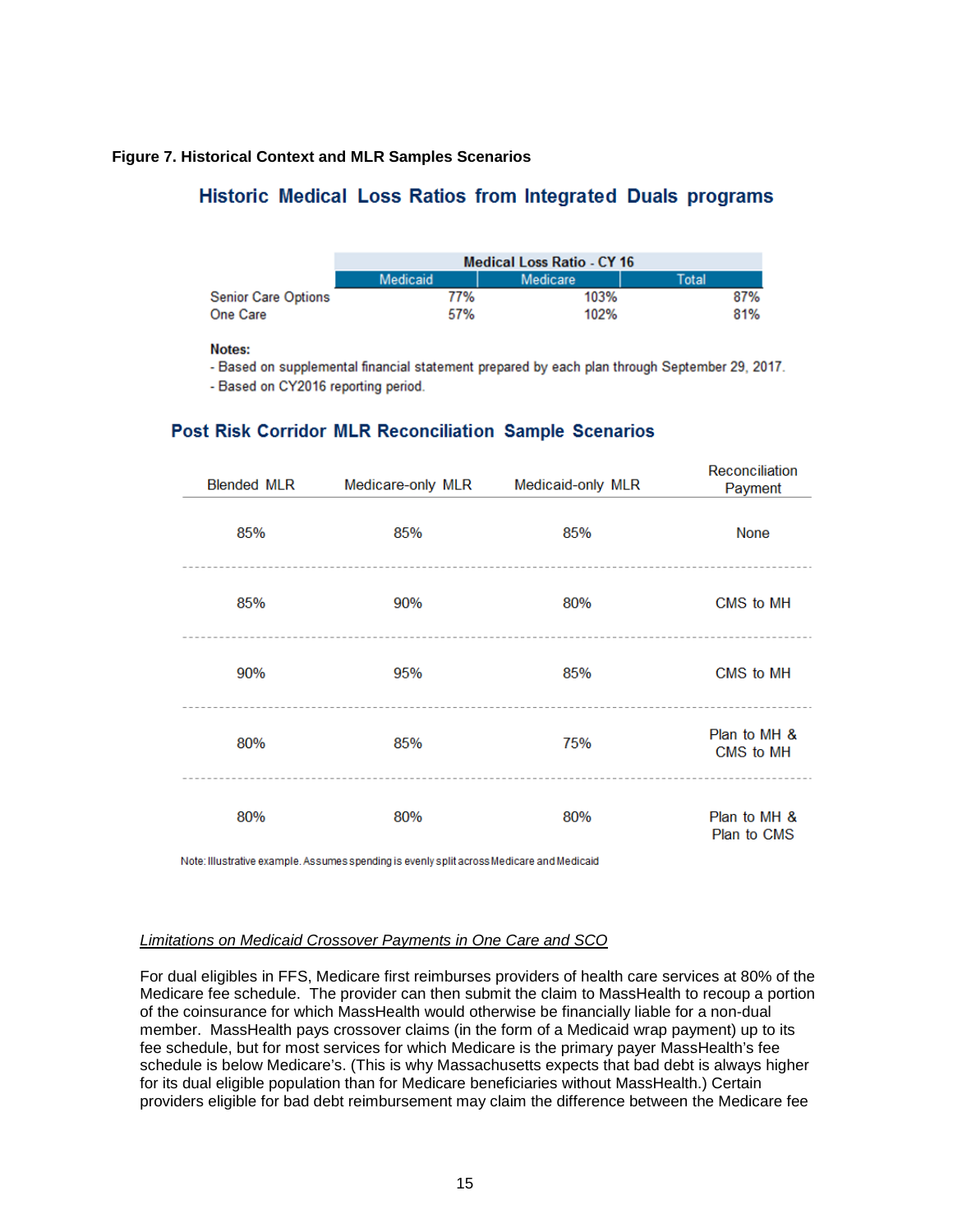schedule and the Medicare FFS plus the MassHealth FFS payments as bad debt; this is currently reimbursed by Medicare at 65% of eligible bad debt. (Note that this does not account for any payment reductions due to Medicare sequestration.) The Medicare Advantage/D-SNP capitation rates are built up using the 80% of Medicare FFS fee schedule, with an adjustment in the USPCC for FFS bad debt claims. MassHealth's capitation rates for One Care and SCO have historically been based on its FFS payment experience and rates. This means that capitated rates for the One Care and SCO plans are built using the rate pricing from FFS but are typically priced to reimburse at less than 100% of Medicare's fee schedule for Medicare covered services.

Based upon data reported by our One Care and SCO plans, MassHealth believes that in some circumstances One Care and SCO plans are paying providers in excess of 100% of the Medicare fee schedule today. This means that as a condition of joining plan networks providers may be able to negotiate for far higher rates than they would be paid for seeing the same dual eligible member in FFS. This dynamic is causing instability and financial strain on the programs today. Addressing this dynamic and building appropriate incentives to make participating in the One Care and SCO plan networks attractive to providers is another key pillar to the Demonstration's success.

**To address this issue, MassHealth plans to use existing authority under Medicaid to put in place limits on the Medicaid crossover portion of provider payments for both One Care and SCO**. The purpose of these limits is to ensure fiscal sustainability for the Commonwealth and the federal government. The fee schedule would put maximums on permissible amounts for the Medicaid crossover portion of payments from plans to certain classes of providers to limit excess spending on network above and beyond what is funded within capitation rates. While One Care and SCO plans do not structure payments in contracts with providers as a Medicare allowable amount plus a Medicaid crossover payment, MassHealth will implement limitations in this way so that any limitations put in place would *not* have an impact on the Medicare portion of provider payments (in other words, providers will always receive the full amount of the Medicare payment from One Care and SCO, as is the case in dual eligible in FFS). Similar limitations are already in place in our ACO and MCO programs, and these limitations would not affect provider payments for dual eligibles in FFS.

Under this construct, for services where the Medicare FFS rate is greater than the Medicaid FFS rate, the Medicaid crossover payment limitations will be set so that total provider payments are at least the amount that a provider would receive for a dual eligible in FFS (e.g. Medicare FFS at 80% of Medicare rate + MassHealth FFS crossover payments) but less than or equal to the Medicare FFS rate for a non-dual. For services where the Medicaid FFS rate is greater than the Medicare FFS rate, the limitation would be set based on the Medicaid FFS rate. Value-based payment arrangements may have a wider range, a higher price cap ceiling, or more flexibility than FFS payments from plans to providers.

MassHealth believes that reasonable limitations on Medicaid crossover payments in One Care and SCO are critical to ensuring cost effectiveness for both Medicare and Medicaid across integrated Duals products and preventing plans from increasing provider rates to meet minimum medical loss ratio requirements. MassHealth also plans to ensure that these limitations are set in conjunction with new enrollment strategies (i.e. passive and fixed enrollment as described above) as we believe that the resulting increased enrollment in these program will ensure plan and provider sustainability.

By building enrollment in One Care and SCO over Fee-for-Service, and by setting Medicaid cross over payment parameters for targeted services in One Care and SCO that are better than those providers would have been paid for serving the same members in Original Medicare with MassHealth paying crossovers at the MassHealth fee schedule, the Commonwealth believes it can make participating in One Care and SCO financially favorable for providers compared to FFS. As of January 2017 in Massachusetts, only 2.2% of dual eligibles under age 65 were participating in Medicare Advantage plans with MassHealth FFS wrap, and 84.2% were in Original (FFS) Medicare with MassHealth FFS. Among dual eligibles age 65 and older, only 6.5% were in a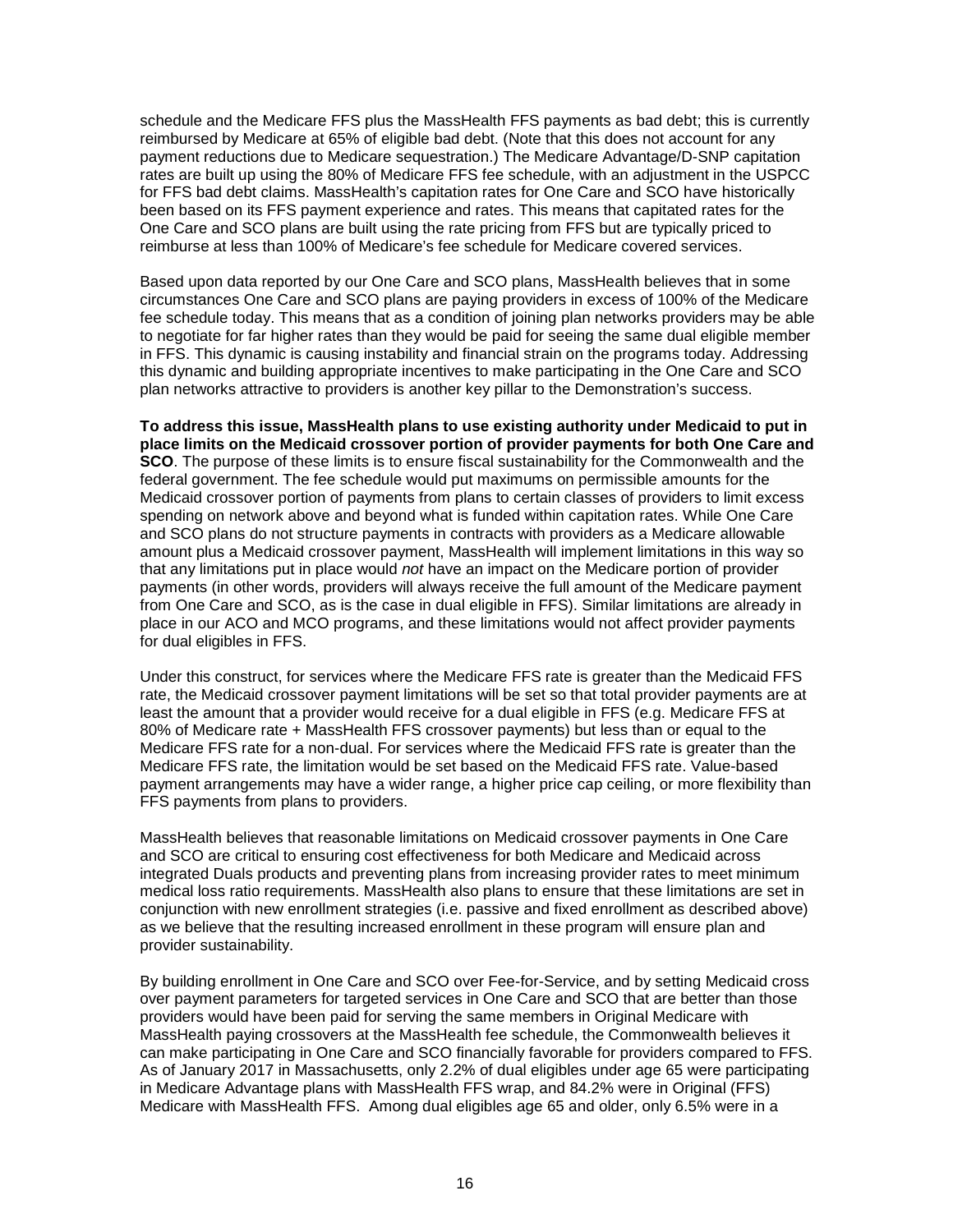Medicare Advantage plan with MassHealth FFS wrap, and 60.5% were in FFS Medicare and MassHealth. Even with limited Medicaid crossover payments from One Care and SCO, many providers could realize opportunities by contracting with these plans as enrollment shifts from FFS to the plans. Providers may also find efficiencies from participating in One Care and SCO, where payer authorizations and bill paying would be consolidated with a single payer, rather than following both of the separate Medicare and MassHealth processes for a single patient visit. The plans will also have flexibility and incentives to work with providers to create and adopt innovative payment arrangements and value-based purchasing strategies.

#### **Figure 8. Implementation of Limitations on Medicaid Crossover Payments**

### PRELIMINARY - FOR DISCUSSION Illustrative example of potential limits on Medicaid wrap payments in One **Care and SCO: Hospitals**

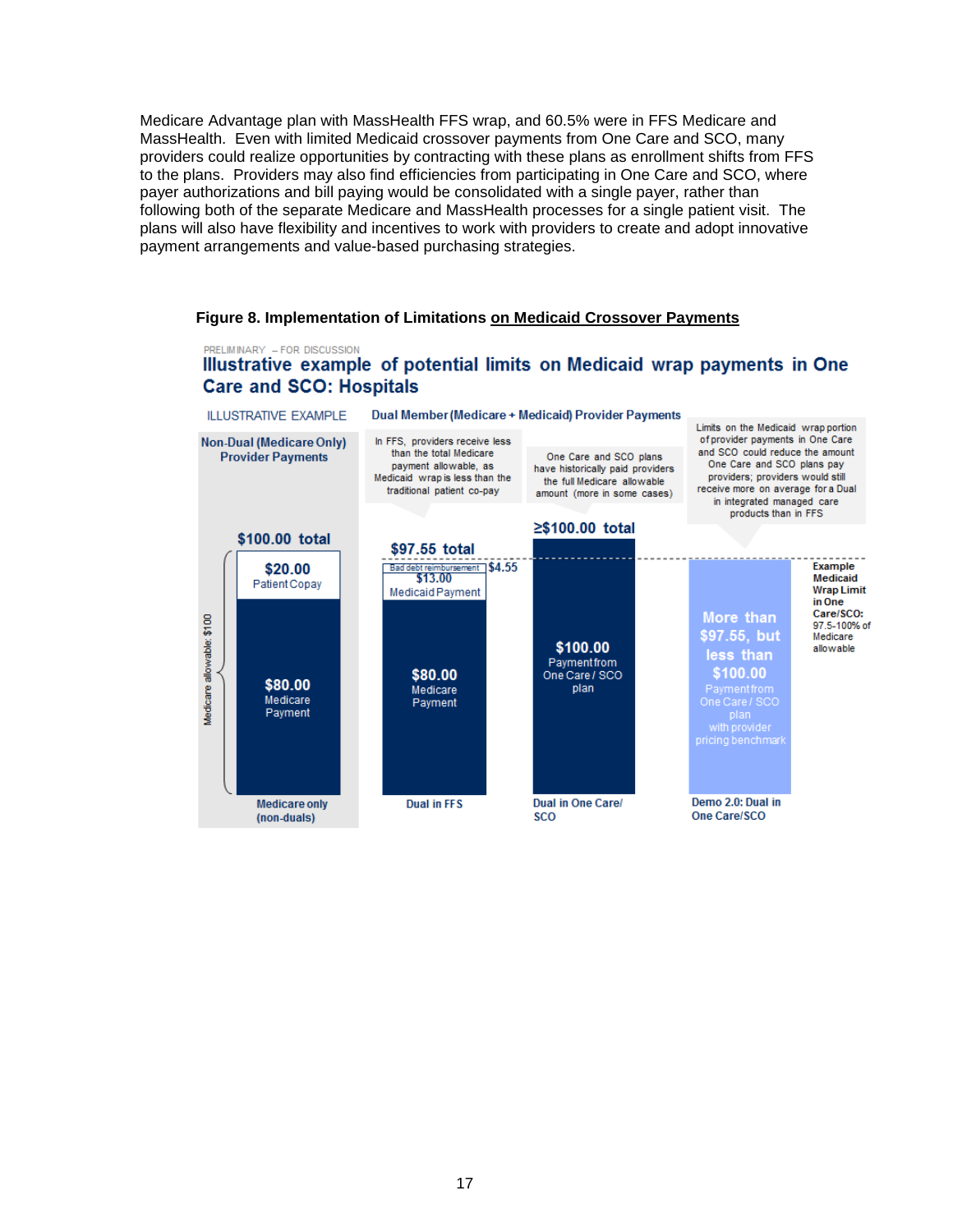#### PRELIMINARY - FOR DISCUSSION Illustrative example of potential limits on Medicaid wrap payments in One **Care and SCO: Professional Services ILLUSTRATIVE EXAMPLE** Dual Member (Medicare + Medicaid) Provider Payments Limits on the Medicaid wrap portion of provider payments in One Care Non-Dual (Medicare Only) In FFS, providers receive less and SCO could reduce the amount than the total Medicare One Care and SCO plans **Provider Payments** payment allowable, as One Care and SCO plans pay have historically paid providers providers; providers would still Medicaid wrap is less than the the full Medicare allowable traditional patient co-pay receive more on average for a Dual amount (more in some cases) in integrated managed care products than in FFS  $\geq$  \$100.00 total \$100.00 total \$88.00 total \$20.00 \$8.00 **Example Patient Copav Medicaid** Medicaid Payment **Wrap Limit**

\$100.00

Payment from

One Care / SCO

**plan** 

**Dual in One Care/** 

**SCO** 

in One

Care/SCO:

88-100% of

Medicare

allowable

**More than** 

\$88.00, but

less than

\$100.00

Payment πom<br>One Care 7 SCO

Demo 2.0: Dual in

**One Care/SCO** 

**5. To enter into a shared savings agreement with CMS,** in which both the Commonwealth and Federal government share in savings resulting from the Duals Demonstration 2.0**.** Financial savings, value, and quality of care achieved system-wide would be determined through **robust evaluation of both One Care and SCO programs as part of the Duals Demonstration 2.0.**  Both One Care and SCO, especially as enhanced by the above requests, are designed to provide improved care coordination and integration with the aim of improving beneficiary outcomes and slowing cost growth or reducing overall costs over time. Investments in care coordination, increased care management, and community-based services such as behavioral health and longterm services and supports (funded by MassHealth) are expected to slow cost growth or bring down acute, post-acute and medical costs (funded by Medicare), while improving the quality of care and outcomes One Care and SCO beneficiaries experience. Given the nature of the investments made by MassHealth leading to reductions in medical costs funded by Medicare, the Commonwealth proposes **incorporating a shared savings adjustment into our mutual financing of One Care and SCO.** The intent of this shared savings adjustment is to alleviate fragmentation and improve coordination of services for Medicare-Medicaid enrollees by providing further incentive to increase care coordination and investment in cost-saving services (such as those listed above). Massachusetts envisions a Demonstration, similar to the shared savings approach CMS has used previously in the Managed Fee-For-Service Financial Alignment Demonstrations (for example, in Washington state), under which MassHealth is accountable for improving the coordination and quality of care for dual eligibles through integrated managed care plans. In return, MassHealth would be eligible to receive a retrospective performance payment based on its performance on quality and savings to both MassHealth and Medicare.

\$80.00

Medicare

Payment

**Dual in FFS** 

Medicare allowable: \$100

\$80.00

Medicare

Payment

**Medicare only** 

(non-duals)

**Massachusetts proposes that the shared savings adjustment payments would be retrospective and contingent on performance and achieving overall Federal savings.** This shared savings arrangement would be triggered by Federal savings over a certain percentage (to be defined by MassHealth and CMS) to ensure materiality of savings. When triggered, shared savings would go back to the first dollar. Federal savings would be determined based on independent evaluation (described below) and comparison with a matched group of Medicare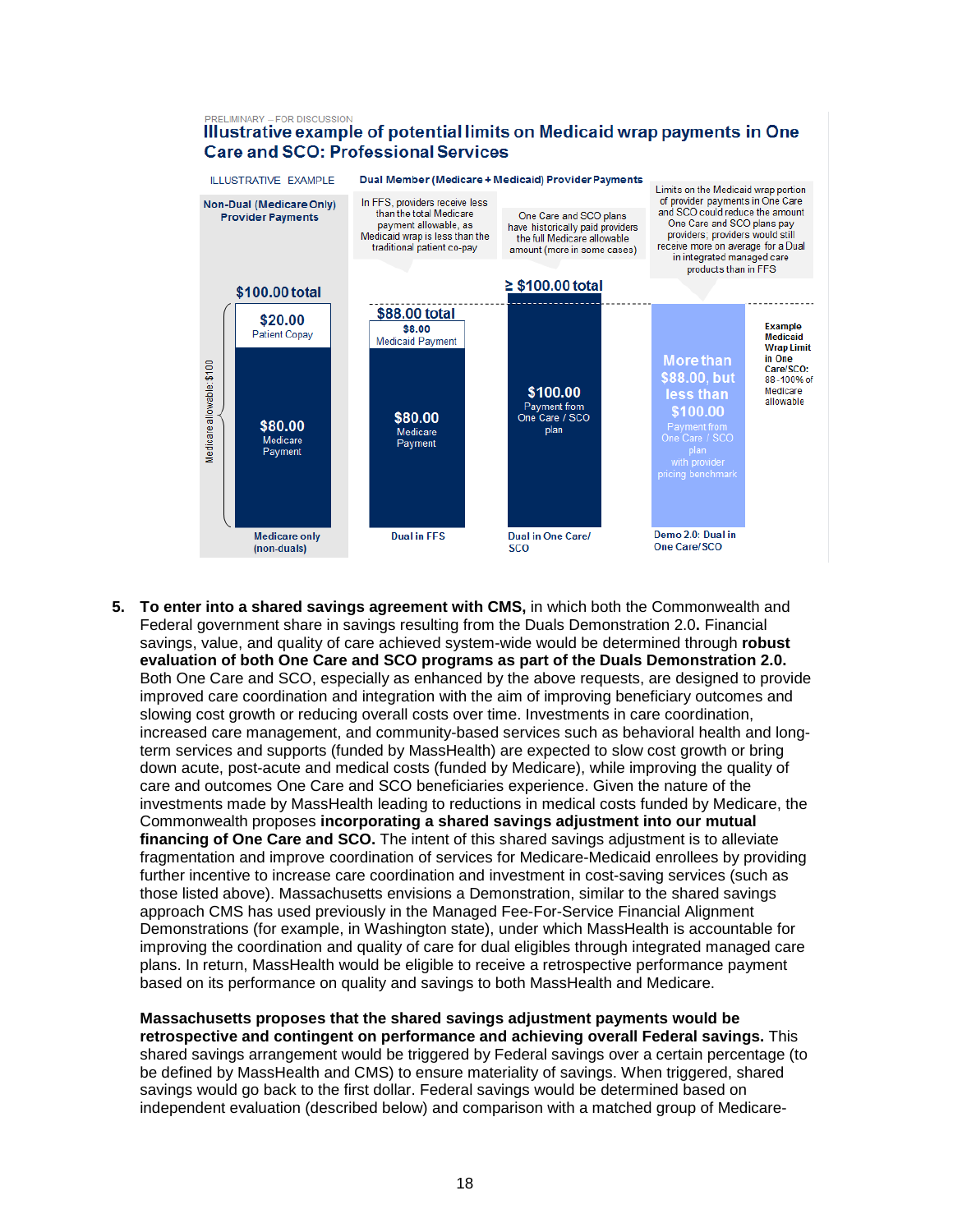Medicaid enrollees. This comparison group would be used to determine the amount of savings achieved by the Demonstration that would not have been expected in absence of the Demonstration. Any savings achieved by the Demonstration (as determined by the comparison with a matched group) will be shared by CMS with MassHealth.

**Massachusetts proposes using a similar method to the Medicare Shared Savings evaluation approach used in Washington State**. However, given that One Care and SCO are distinct programs serving distinct populations based on age, Massachusetts proposes two "eligible populations" (i.e. eligible for One Care and eligible for SCO) and, thus two separate evaluations per the intent-to-treat design.

Massachusetts also proposes an additional intent-to-treat approach that includes both eligible populations above including all One Care and SCO dual eligibles (i.e. all dual eligibles under or over age 65), whose results also display results of enrolled versus non-enrolled. Evidence that significant per-member, per-month savings were accomplished among enrolled members, but not among non-enrolled members, would trigger an adjustment in the standard intent-to-treat savings methodology (subject to further discussion with CMS). **Using these evaluations, the experience of all One Care and SCO dual eligibles in the Commonwealth will be compared with a matched group comprised of other statistically similar populations in other Metropolitan Statistical Areas (MSAs).**

# **Public Process for Proposed Duals Demonstration 2.0**

The Commonwealth has actively engaged a broad representation of internal and external stakeholders in the initial planning of this proposal. From March through July, 2018, MassHealth held in-person meetings and shared draft concept materials with plans, providers, and advocates to describe our Duals Demonstration 2.0 concept and to seek and incorporate stakeholders' feedback which has been incorporated into this concept paper.

We were pleased with the high level of engagement with the proposed Demonstration and appreciate the thoughtful input and feedback provided by stakeholders to date. Stakeholders have expressed overwhelming support for coordinated, integrated care for dual eligible beneficiaries, and a general appreciation for the stakeholder process to date and as well as requests for ongoing engagement, to which Massachusetts is very committed.

In response to specific comments received, we have adjusted certain aspects of this proposal and have sought to clarify our intent with respect to others, as described below. MassHealth will continue dialogue through a variety of forums with our stakeholder community as we move forward to begin discussions with CMS.

Certain stakeholders from the nursing facility industry expressed concerns about passive enrollment including individuals residing in nursing facilities. MassHealth has committed to working with the plans, providers, and other stakeholders to implement and refine passive enrollment in a way that provides continuity protections for members and considers their critical provider relationships. MassHealth has not used its passive enrollment authority to target members residing in long-term care facilities into One Care, and does not intend to do so at this time. However, Massachusetts seeks to retain passive enrollment authority for One Care, and expand it to SCO, in order to promote choice among future One Care and SCO members who wish to live in the community. Several commenters described MassHealth's effective consumer protections provided in concert with passive enrollment. Prior to any changes in current practice in passive enrollment for individuals in long-term care facilities, MassHealth would engage the member, advocate, and provider communities in robust discussions around appropriate member protections, changes to the assignment algorithm, notices, etc. Additionally, MassHealth intends to explore ways to improve prompt payment policies for One Care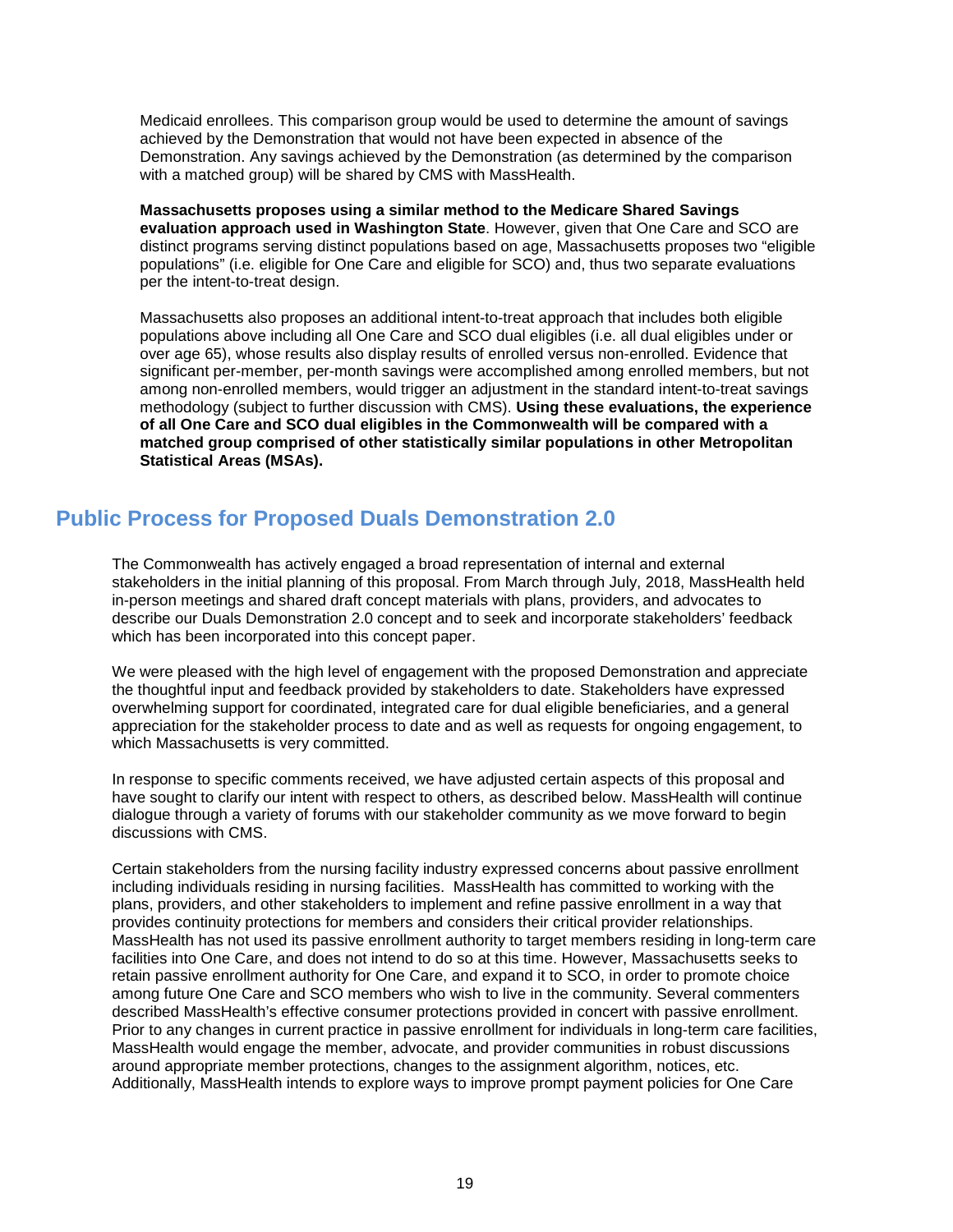and SCO members residing in a long-term care facility to ensure that as the One Care and SCO populations increase, long-term care facilities will receive prompt payment for these members.

Further, we heard concerns raised by representatives of our MassHealth member advocacy community regarding the design and implementation of fixed enrollment periods. MassHealth is committed to working with stakeholders to develop appropriate implementation approaches, including exceptions, member protections, and clear and understandable information about the alternative approach to Medicare's Part D Special Election Period process that will begin in 2019 for dual eligible individuals nationally. Several commenters suggested that MassHealth align fixed enrollment periods with eligibility redeterminations, with MassHealth ACO and MCO fixed enrollment periods, or with an open enrollment period.

Some stakeholders from the provider community expressed concerns about applying pricing limitations to certain provider groups. Through feedback from these conversations, MassHealth updated this proposal to reflect more accurately the role of bad debt payments for eligible providers and moderated the proposed limitations on Medicaid crossover payments. MassHealth has also clarified how provider pricing limitations would be set so that the payments cannot be less than the amount a hospital or physician provider would have received for a dual eligible in FFS (e.g. Medicare FFS at 80% of the Medicare rate + MassHealth FFS crossover payment). Some providers also expressed concern about losing access to dual eligible beneficiary attribution to Medicare ACO models. In response, MassHealth has clarified that plans and providers would have flexibility to replicate these financial methodologies and would be encouraged to enter into a range of value-based purchasing arrangements. MassHealth looks forward to continuing to work with these and other providers to understand how to best engage Medicare providers in One Care and SCO networks and care models.

Some stakeholders from the Home Health community expressed concern about being paid by One Care and SCO plans today at Medicaid rates during the initial period of Home Health service provision in cases where traditional Medicare would pay a higher, bundled rate. MassHealth would like to address these concerns through exploration of increased value-based purchasing, including potentially through bundled payments to Home Health providers.

As mentioned above, several stakeholders provided specific feedback regarding how to integrate appeals and grievances processes, and Massachusetts is committed to working with stakeholders to finalize a model proposal and ensure members do not lose any protections through aligned and integrated processes.

Finally, several commenters expressed support for value based purchasing, including incorporating lessons from MassHealth's ACO experience, and refinement of the quality measures used for One Care and SCO. It was pointed out, and MassHealth agrees, that there are many more details to work through with stakeholders and CMS. MassHealth is committed to engaging stakeholders and to using quality and other data to continually improve One Care and SCO under the Demonstration.

## **Next Steps**

MassHealth has actively engaged with a broad representation of internal and external stakeholders in the initial planning of this proposal. Going forward, Massachusetts plans to expand these efforts leveraging several key activities to continue to gather and incorporate stakeholder feedback on the design of Duals Demonstration 2.0, including through the One Care Implementation Council, the SCO Advisory Board, Tribal consultation, sister state agency consultation, meetings with provider organizations, advocates, and members, and open public meetings. MassHealth is holding three additional public listening sessions in late July and August on topics raised during the first round of stakeholder feedback. The Commonwealth will ensure that stakeholder input continues to inform the design, implementation, and operation of Duals Demonstration 2.0.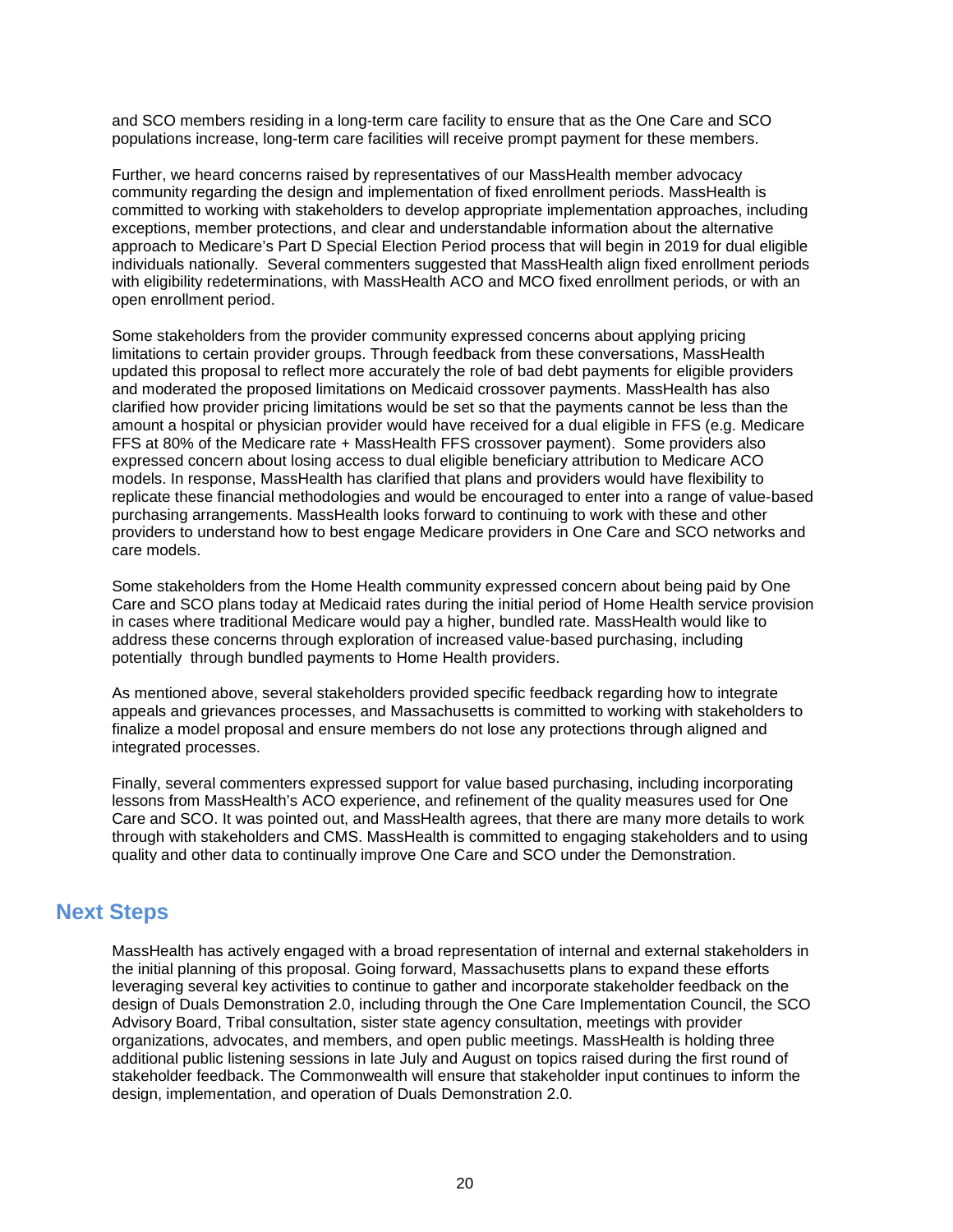# **Appendix**

## **I. Fixed Enrollment Period Exceptions for Duals Demonstration 2.0 Requests**

Massachusetts is seeking authority in Duals Demonstration 2.0, with appropriate member protections, to create fixed enrollment periods for One Care and SCO that are consistent with our other Medicaid managed care products (ACOs and MCOs).

In our ACO and MCO fixed enrollment periods, members can choose a new plan every year and are able to request an exemption from fixed enrollment if they meet the reasons set forth in the Medicaid Managed Care rule, such as if the member moves out of the plan's service area, or certain other criteria, as listed below. MassHealth developed exception criteria for the ACO and MCO programs with stakeholders and would follow a similar process to ensure the exceptions and escalation processes reflect the inclusion of LTSS within One Care and SCO and are appropriate for the specific needs of the One Care and SCO populations. Throughout 2017, only 0.02% of MassHealth MCO enrolled members eligible for fixed enrollment requested an exemption each month.

ACO and MCO Fixed Enrollment Exceptions:

- You move out of your health plan's service area.
- You need related services to be performed at the same time, and those related services are not all available within your health plan's network, and your primary care provider or another provider determines that receiving those related services separately would be an unnecessary risk to you.
- Your health plan is not meeting your needs for other reasons including but not limited to poor quality of care, lack of access to covered services or lack of access to providers experienced in dealing with your health-care needs.
- Your health plan no longer serves your geographic area. MassHealth will let you know if this happens.
- Your health plan has not provided access to health care providers that meet your health care needs over time, even after you've asked for help.
- MassHealth has information that you are homeless, and your health plan does not have providers who can meet your specific geographic needs.
- Your health plan is not meeting your language, communication, or other accessibility needs or preferences.
- Your key network providers, including primary care physicians, specialists, or behavioral health providers, have left your health plan's network.
- Your health plan, because of moral or religious objections, does not cover a service you seek.
- Your health plan has substantially violated a material provision of its contract with MassHealth.
- MassHealth sanctions your health plan by allowing members to dis-enroll from the health plan. MassHealth will let you know if this happens.